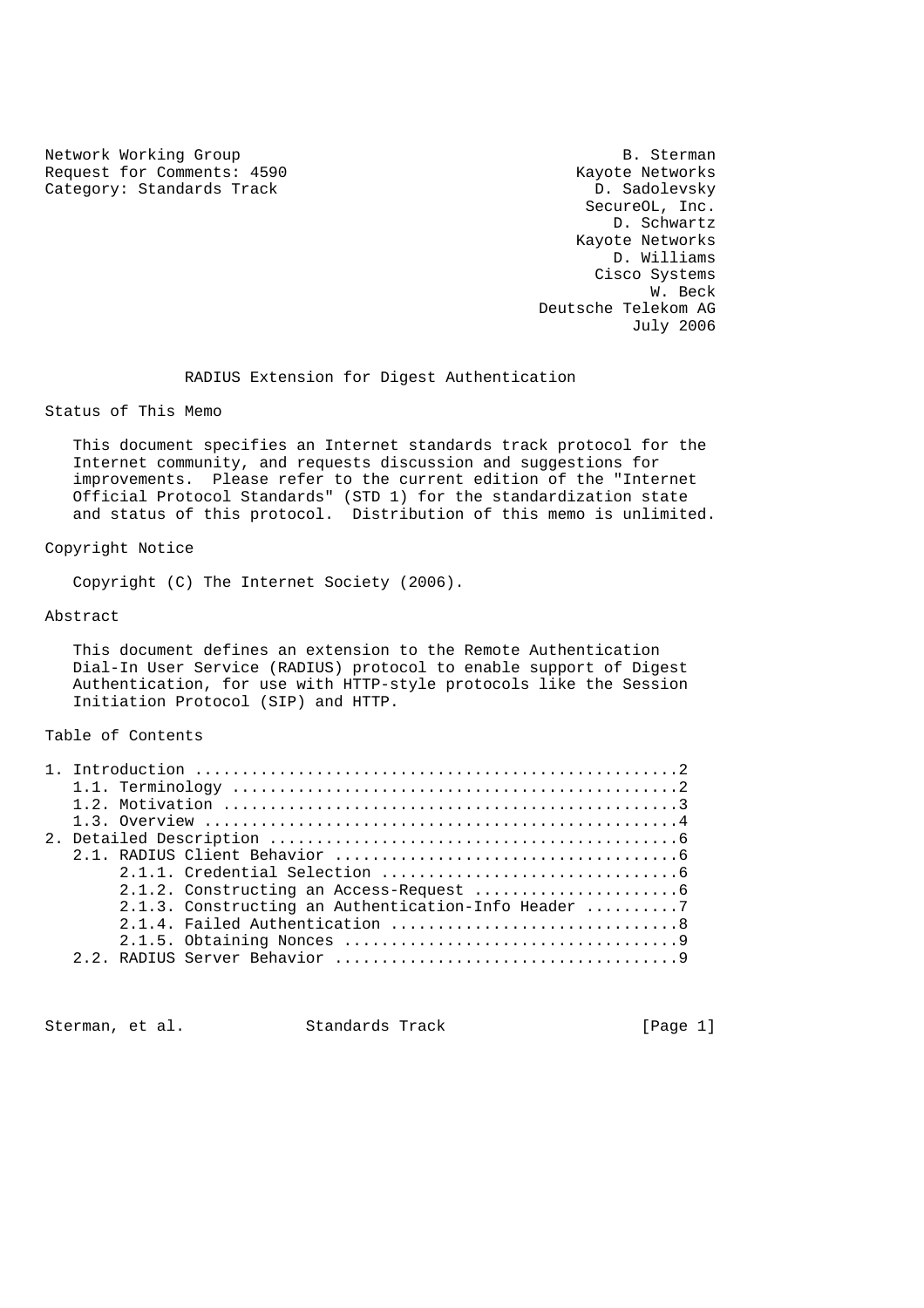|                | 2.2.3. Constructing the Reply 11           |
|----------------|--------------------------------------------|
|                |                                            |
|                |                                            |
|                |                                            |
|                |                                            |
|                | 3.4. Digest-Response-Auth Attribute 14     |
|                | 3.5. Digest-Nextnonce Attribute 14         |
|                |                                            |
|                |                                            |
|                |                                            |
|                |                                            |
|                | 3.10. Digest-Entity-Body-Hash Attribute 16 |
|                |                                            |
|                | 3.12. Digest-Nonce-Count Attribute 17      |
|                | 3.13. Digest-Username Attribute 17         |
|                |                                            |
|                |                                            |
|                |                                            |
|                |                                            |
|                |                                            |
|                |                                            |
|                |                                            |
|                |                                            |
| 5 <sub>1</sub> |                                            |
|                |                                            |
|                |                                            |
|                |                                            |
|                |                                            |
|                | 8.2. Confidentiality and Data Integrity 28 |
|                |                                            |
|                |                                            |
|                |                                            |
|                |                                            |

#### 1. Introduction

## 1.1. Terminology

 The key words "MUST", "MUST NOT", "REQUIRED", "SHALL", "SHALL NOT", "SHOULD", "SHOULD NOT", "RECOMMENDED", "MAY", and "OPTIONAL" in this document are to be interpreted as described in [RFC2119].

 The use of normative requirement key words in this document shall apply only to RADIUS client and RADIUS server implementations that include the features described in this document. This document creates no normative requirements for existing implementations.

Sterman, et al. Standards Track [Page 2]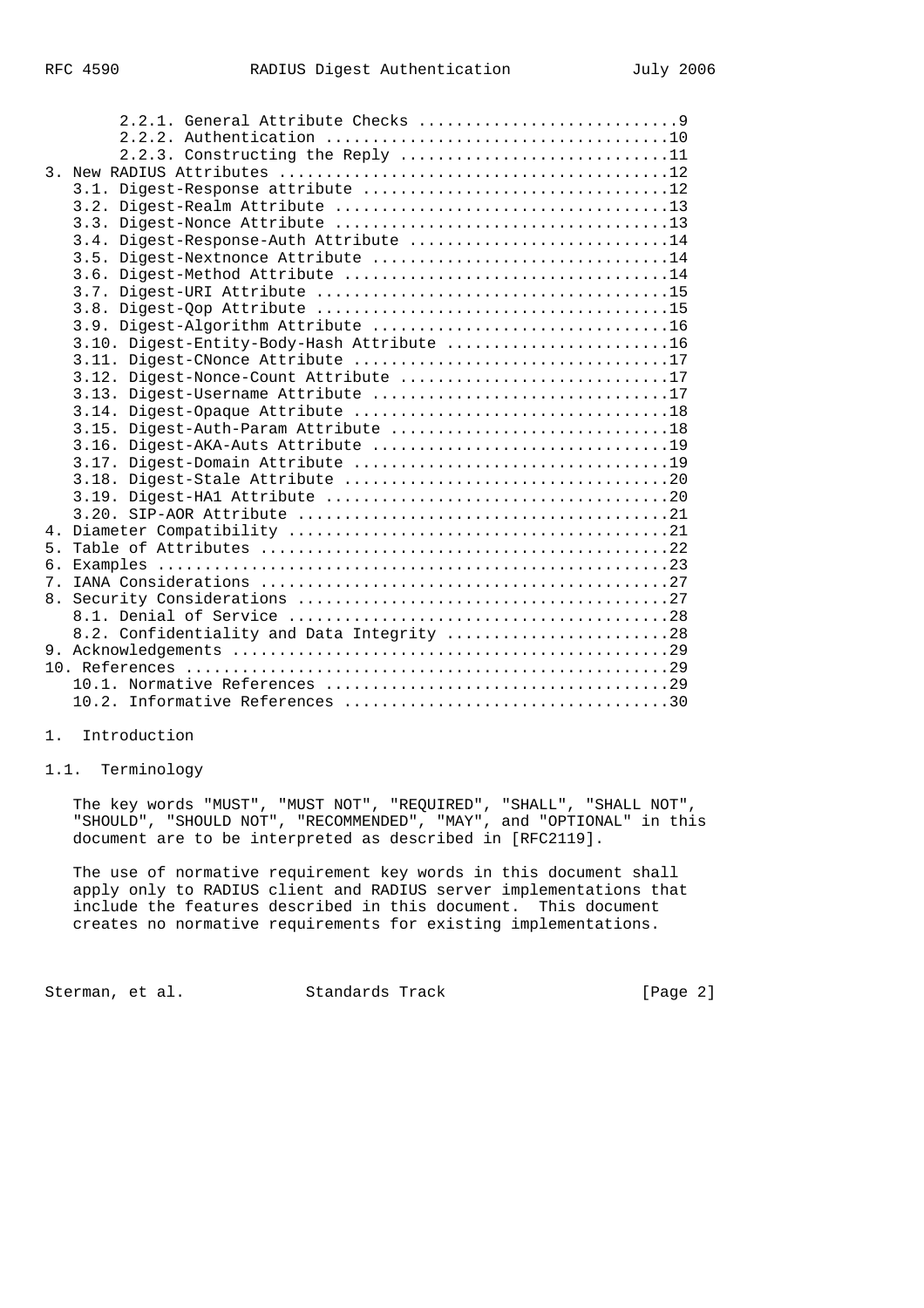HTTP-style protocol The term 'HTTP-style' denotes any protocol that uses HTTP-like headers and uses HTTP Digest Authentication as described in [RFC2617]. Examples are HTTP and the Session Initiation Protocol (SIP).

## NAS

Network Access Server, the RADIUS client.

#### nonce

 An unpredictable value used to prevent replay attacks. The nonce generator may use cryptographic mechanisms to produce nonces it can recognize without maintaining state.

#### protection space

 HTTP-style protocols differ in their definition of the protection space. For HTTP, it is defined as the combination of realm and canonical root URL of the requested resource for which the use is authorized by the RADIUS server. In the case of SIP, the realm string alone defines the protection space.

#### STP UA

 SIP User Agent, an Internet endpoint that uses the Session Initiation Protocol.

#### SIP UAS

 SIP User Agent Server, a logical entity that generates a response to a SIP (Session Initiation Protocol) request.

#### 1.2. Motivation

 The HTTP Digest Authentication mechanism, defined in [RFC2617], was subsequently adapted for use with SIP [RFC3261]. Due to the limitations and weaknesses of Digest Authentication (see [RFC2617], section 4), additional authentication and encryption mechanisms are defined in SIP [RFC3261], including Transport Layer Security (TLS) [RFC4346] and Secure MIME (S/MIME) [RFC3851]. However, Digest Authentication support is mandatory in SIP implementations, and Digest Authentication is the preferred way for a SIP UA to authenticate itself to a proxy server. Digest Authentication is used in other protocols as well.

 To simplify the provisioning of users, there is a need to support this authentication mechanism within Authentication, Authorization, and Accounting (AAA) protocols such as RADIUS [RFC2865] and Diameter [RFC3588].

Sterman, et al. Standards Track [Page 3]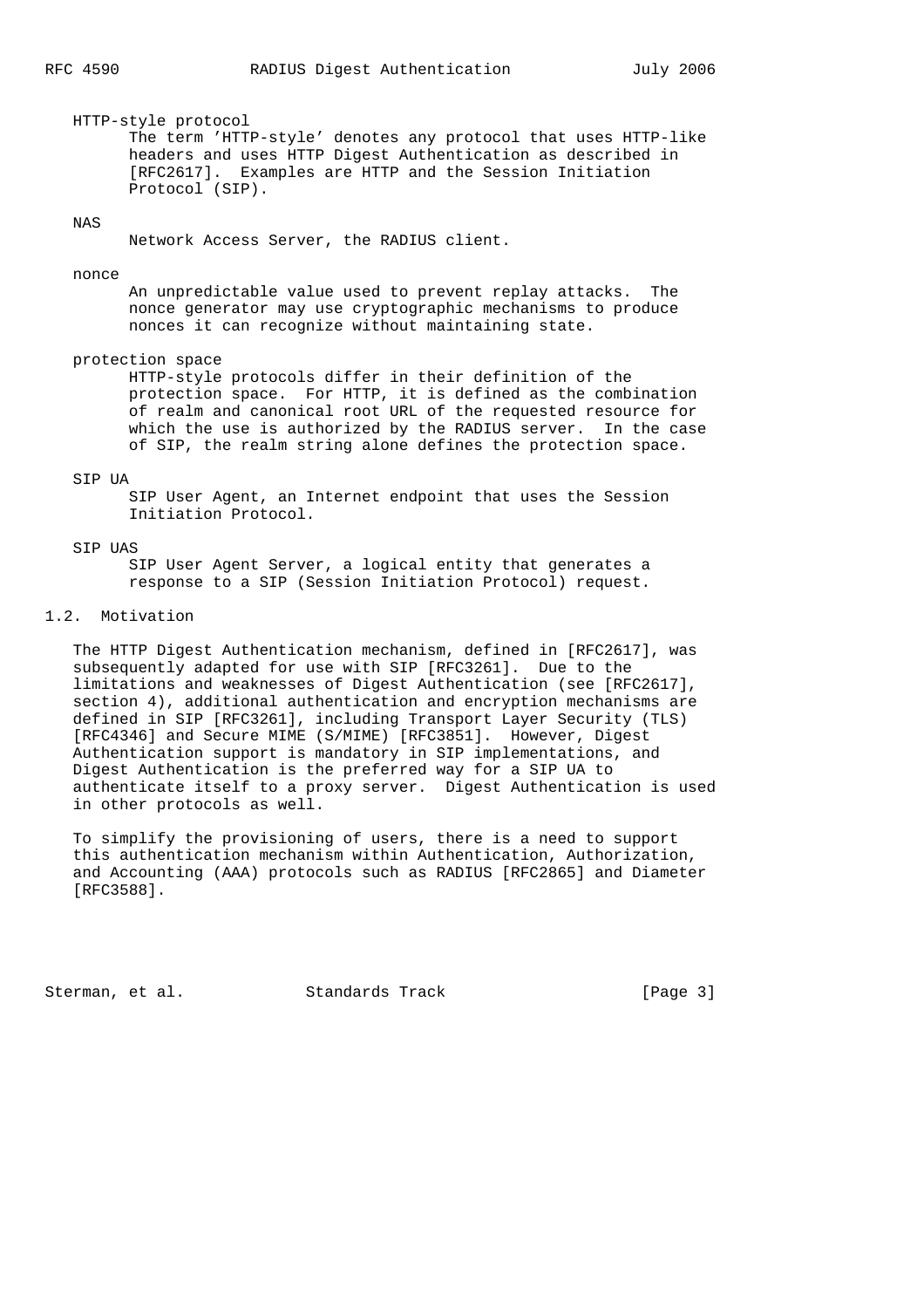This document defines an extension to the RADIUS protocol to enable support of Digest Authentication for use with SIP, HTTP, and other HTTP-style protocols using this authentication method. Support for Digest mechanisms such as Authentication and Key Agreement (AKA) [RFC3310] is also supported. A companion document [SIP-APP] defines support for Digest Authentication within Diameter.

## 1.3. Overview

 HTTP Digest is a challenge-response protocol used to authenticate a client's request to access some resource on a server. Figure 1 shows a single HTTP Digest transaction.



Figure 1: Digest operation without RADIUS

 If the client sends a request without any credentials (1), the server will reply with an error response (2) containing a nonce. The client creates a cryptographic digest from parts of the request, from the nonce it received from the server, and from a shared secret. The client re-transmits the request (3) to the server, but now includes the digest within the packet. The server does the same digest calculation as the client and compares the result with the digest it received in (3). If the digest values are identical, the server grants access to the resource and sends a positive response to the client (4). If the digest values differ, the server sends a negative response to the client (4).

 Instead of maintaining a local user database, the server could use RADIUS to access a centralized user database. However, RADIUS [RFC2865] does not include support for HTTP Digest Authentication. The RADIUS client cannot use the User-Password attribute, since it does not receive a password from the HTTP-style client. The CHAP-Challenge and CHAP-Password attributes described in [RFC1994] are also not suitable since the CHAP algorithm is not compatible with HTTP Digest.

Sterman, et al. Standards Track [Page 4]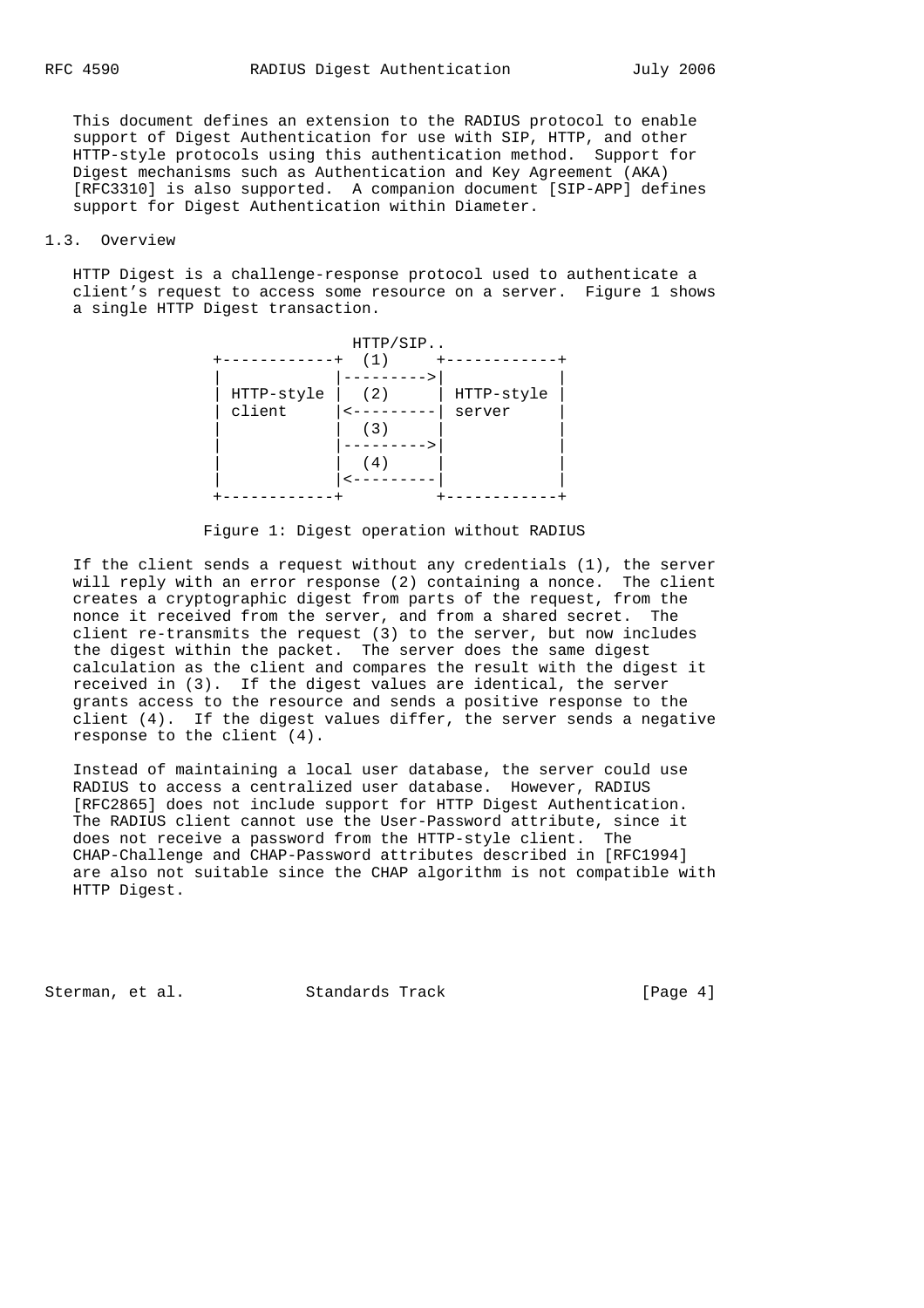This document defines new attributes that enable the RADIUS server to perform the digest calculation defined in [RFC2617], providing support for Digest Authentication as a native authentication mechanism within RADIUS.

 The nonces required by the digest algorithm are generated by the RADIUS server. Generating them in the RADIUS client would save a round-trip, but introduce security and operational issues. Some digest algorithms -- e.g., AKA [RFC3310] -- would not work.

 Figure 2 depicts a scenario in which the HTTP-style server defers authentication to a RADIUS server. Entities A and B communicate using HTTP or SIP, while entities B and C communicate using RADIUS.



 ====> HTTP/SIP ----> RADIUS

Figure 2: HTTP Digest over RADIUS

The entities have the following roles:

A: HTTP client / SIP UA

 B: {HTTP server / HTTP proxy server / SIP proxy server / SIP UAS} acting also as a RADIUS NAS

C: RADIUS server

Sterman, et al. Standards Track [Page 5]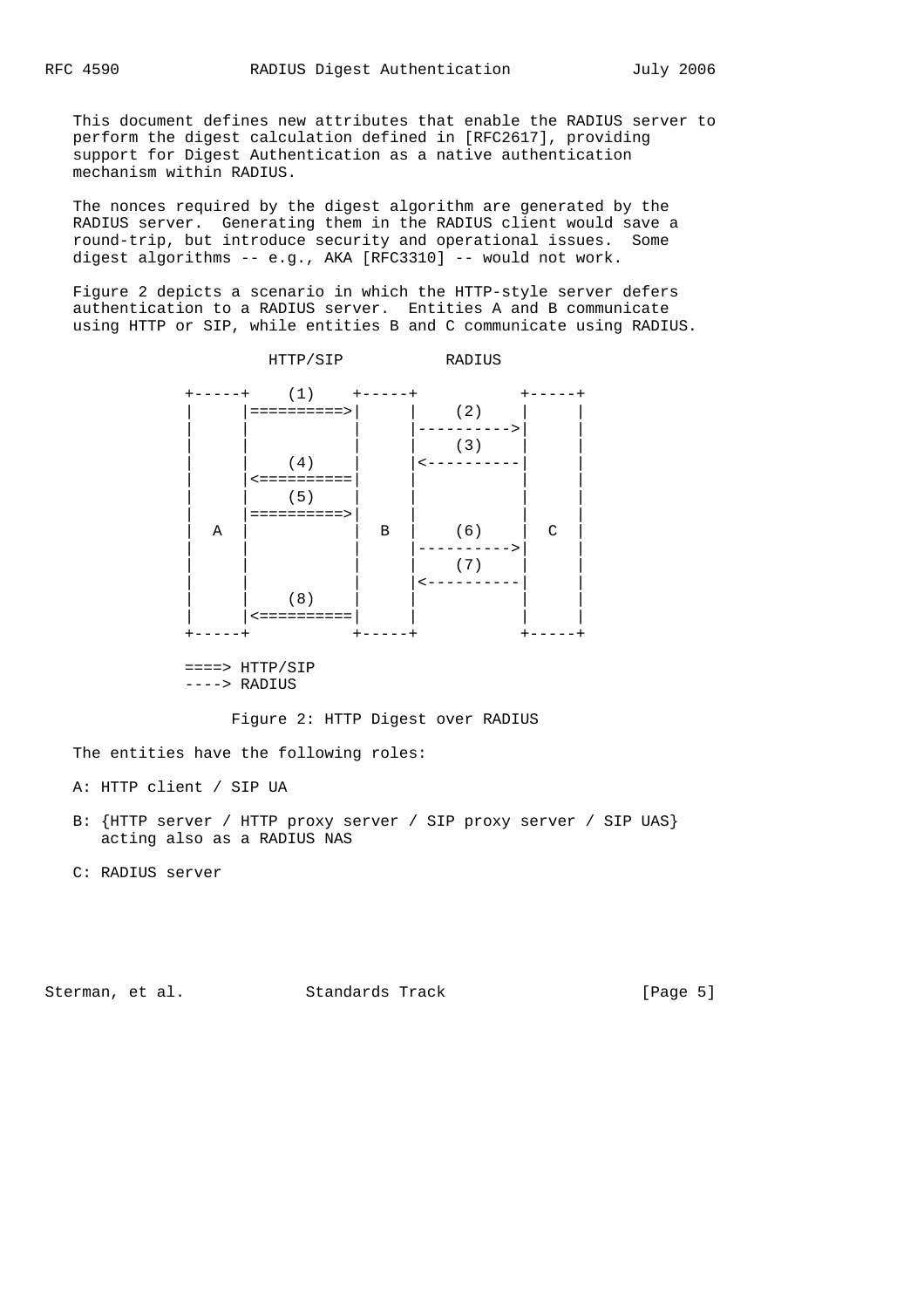The following messages are sent in this scenario:

 A sends B an HTTP/SIP request without an authorization header (step 1). B sends an Access-Request packet with the newly defined Digest-Method and Digest-URI attributes but without a Digest-Nonce attribute to the RADIUS server, C (step 2). C chooses a nonce and responds with an Access-Challenge (step 3). This Access-Challenge contains Digest attributes, from which B takes values to construct an HTTP/SIP "(Proxy) Authorization required" response. B sends this response to A (step 4). A resends its request with its credentials (step 5). B sends an Access-Request to C (step 6). C checks the credentials and replies with Access-Accept or Access-Reject (step 7). Depending on C's result, B processes A's request or rejects it with a "(Proxy) Authorization required" response (step 8).

- 2. Detailed Description
- 2.1. RADIUS Client Behavior

 The attributes described in this document are sent in cleartext. Therefore, were a RADIUS client to accept secure connections (HTTPS or SIPS) from HTTP-style clients, this could result in information intentionally protected by HTTP-style clients being sent in the clear during RADIUS exchange.

## 2.1.1. Credential Selection

 On reception of an HTTP-style request message, the RADIUS client checks whether it is authorized to authenticate the request. Where an HTTP-style request traverses several proxies and each of the proxies requests to authenticate the HTTP-style client, the request at the HTTP-style server may contain multiple credential sets.

 The RADIUS client can use the 'realm' directive in HTTP to determine which credentials are applicable. Where none of the realms are of interest, the RADIUS client MUST behave as though no relevant credentials were sent. In all situations, the RADIUS client MUST send zero or exactly one credential to the RADIUS server. The RADIUS client MUST choose the credential of the (Proxy-)Authorization header if the realm directive matches its locally configured realm.

## 2.1.2. Constructing an Access-Request

 If a matching (Proxy-)Authorization header is present and contains HTTP Digest information, the RADIUS client checks the 'nonce' parameter.

Sterman, et al. Standards Track [Page 6]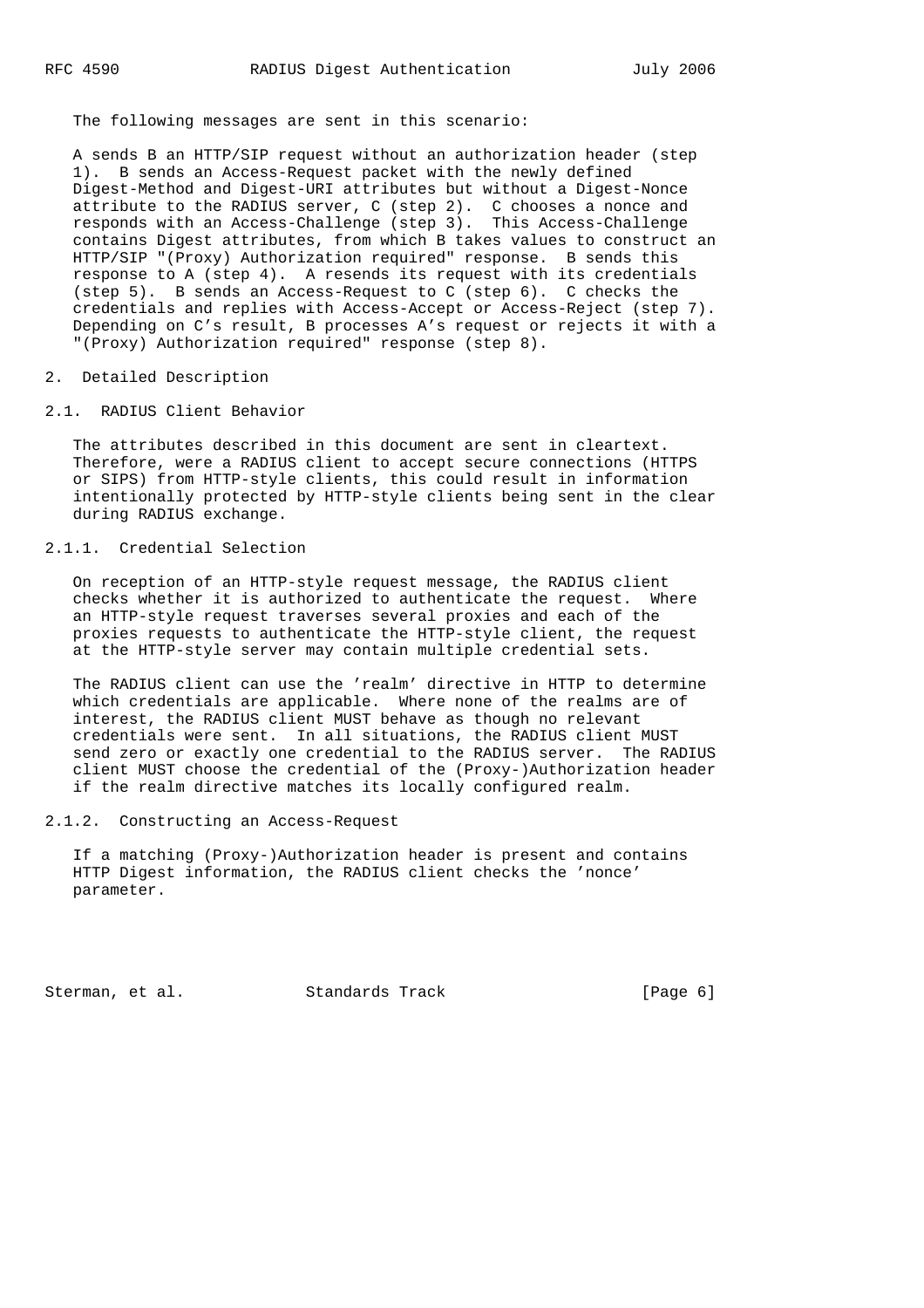If the RADIUS client recognizes the nonce, it takes the header directives and puts them into a RADIUS Access-Request packet. It puts the 'response' directive into a Digest-Response attribute and the realm, nonce, digest-uri, qop, algorithm, cnonce, nc, username, and opaque directives into the respective Digest-Realm, Digest-Nonce, Digest-URI, Digest-Qop, Digest-Algorithm, Digest-CNonce, Digest-Nonce-Count, Digest-Username, and Digest-Opaque attributes. The RADIUS client puts the request method into the Digest-Method attribute.

 Due to syntactic requirements, HTTP-style protocols have to escape with backslash all quote and backslash characters in contents of HTTP Digest directives. When translating directives into RADIUS attributes, the RADIUS client only removes the surrounding quotes where present. See Section 3 for an example.

 If the Quality of Protection (qop) directive's value is 'auth-int', the RADIUS client calculates H(entity-body) as described in [RFC2617], Section 3.2.1, and puts the result in a Digest-Entity-Body-Hash attribute.

 The RADIUS client adds a Message-Authenticator attribute, defined in [RFC3579], and sends the Access-Request packet to the RADIUS server.

 The RADIUS server processes the packet and responds with an Access-Accept or an Access-Reject.

2.1.3. Constructing an Authentication-Info Header

 After having received an Access-Accept from the RADIUS server, the RADIUS client constructs an Authentication-Info header:

- o If the Access-Accept packet contains a Digest-Response-Auth attribute, the RADIUS client checks the Digest-Qop attribute:
	- \* If the Digest-Qop attribute's value is 'auth' or not specified, the RADIUS client puts the Digest-Response-Auth attribute's content into the Authentication-Info header's 'rspauth' directive of the HTTP-style response.
	- \* If the Digest-Qop attribute's value is 'auth-int', the RADIUS client ignores the Access-Accept packet and behaves as if it had received an Access-Reject packet (Digest-Response-Auth can't be correct as the RADIUS server does not know the contents of the HTTP-style response's body).

Sterman, et al. Standards Track [Page 7]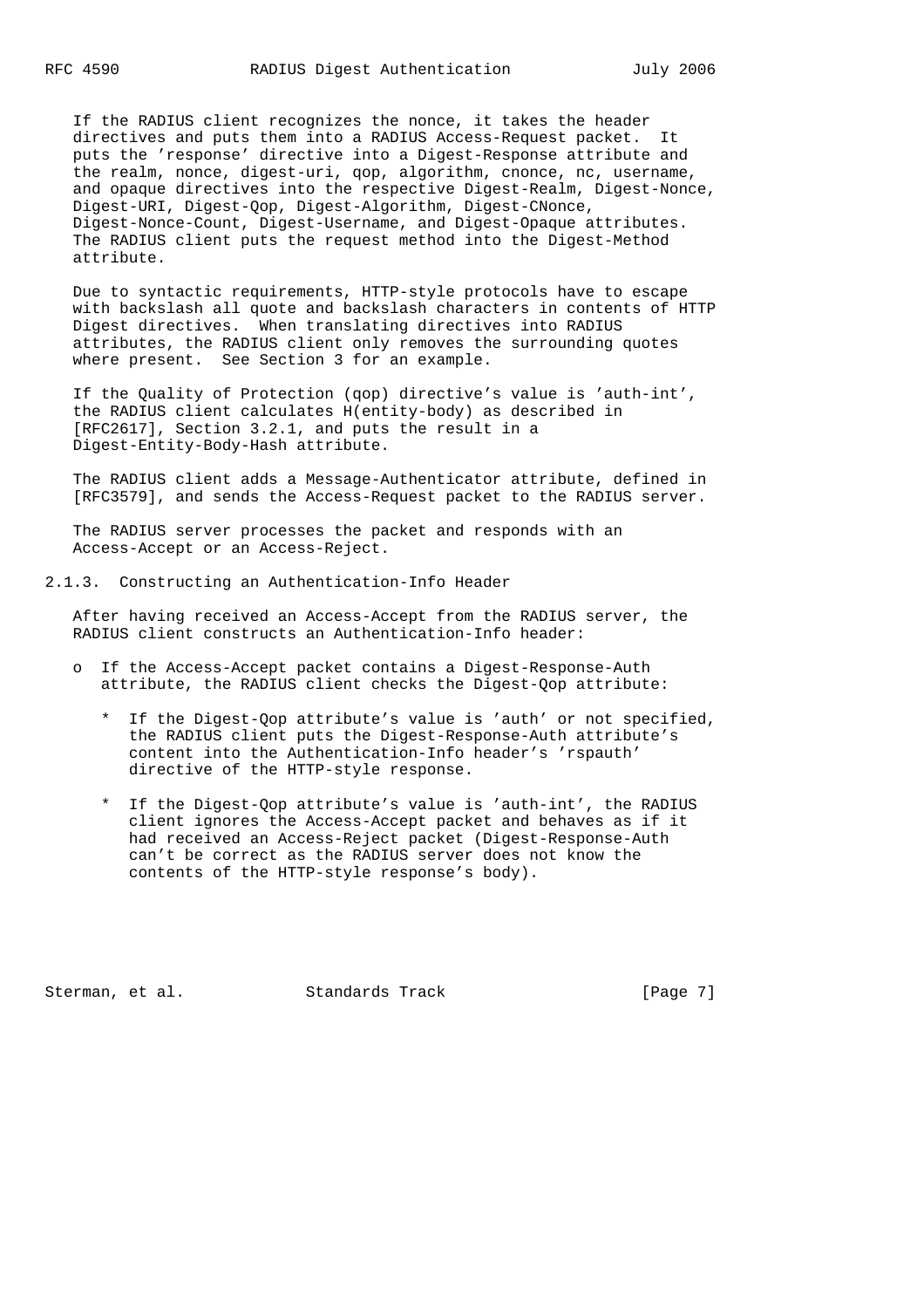- o If the Access-Accept packet contains a Digest-HA1 attribute, the RADIUS client checks the 'qop' and 'algorithm' directives in the Authorization header of the HTTP-style request it wants to authorize:
	- If the 'gop' directive is missing or its value is 'auth', the RADIUS client ignores the Digest-HA1 attribute. It does not include an Authentication-Info header in its HTTP-style response.
	- \* If the 'qop' directive's value is 'auth-int' and at least one of the following conditions is true, the RADIUS client calculates the contents of the HTTP-style response's 'rspauth' directive:
		- + The algorithm directive's value is 'MD5-sess' or 'AKAv1-MD5-sess'.
		- + IP Security (IPsec) is configured to protect traffic between the RADIUS client and RADIUS server with IPsec (see Section 8).

 It creates the HTTP-style response message and calculates the hash of this message's body. It uses the result and the Digest-URI attribute's value of the corresponding Access-Request packet to perform the H(A2) calculation. It takes the Digest-Nonce, Digest-Nonce-Count, Digest-CNonce, and Digest-Qop values of the corresponding Access-Request and the Digest-HA1 attribute's value to finish the computation of the 'rspauth' value.

 o If the Access-Accept packet contains neither a Digest-Response-Auth nor a Digest-HA1 attribute, the RADIUS client will not create an Authentication-Info header for its HTTP-style response.

 When the RADIUS server provides a Digest-Nextnonce attribute in the Access-Accept packet, the RADIUS client puts the contents of this attribute into a 'nextnonce' directive. Now it can send an HTTP-style response.

## 2.1.4. Failed Authentication

 If the RADIUS client did receive an HTTP-style request without a (Proxy-)Authorization header matching its locally configured realm value, it obtains a new nonce and sends an error response (401 or 407) containing a (Proxy-)Authenticate header.

Sterman, et al. Standards Track [Page 8]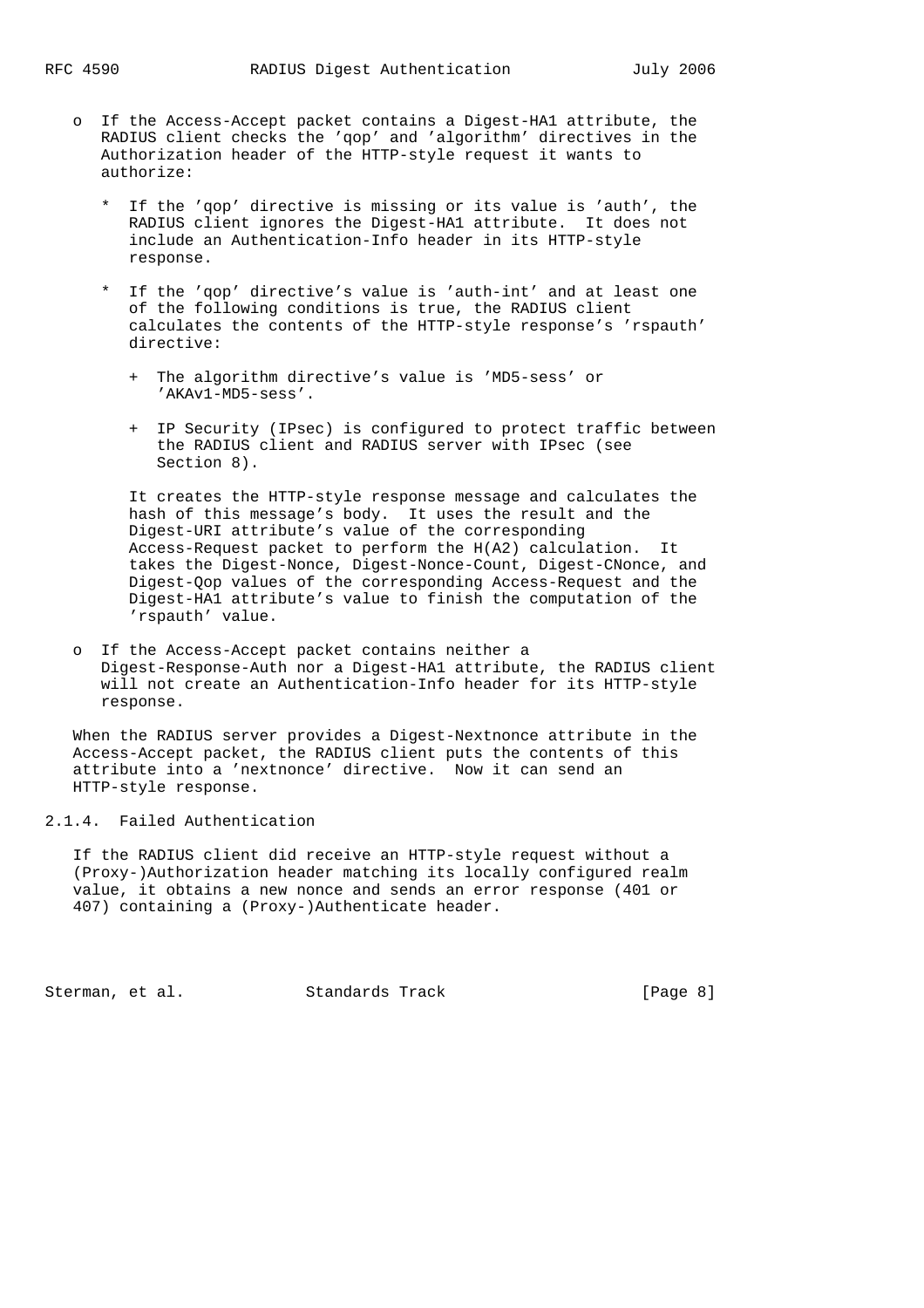If the RADIUS client receives an Access-Challenge packet in response to an Access-Request containing a Digest-Nonce attribute, the RADIUS server did not accept the nonce. If a Digest-Stale attribute is present in the Access-Challenge and has a value of 'true' (without surrounding quotes), the RADIUS client sends an error response (401 or 407) containing a WWW-/Proxy-Authenticate header with the directive 'stale' and the digest directives derived from the Digest-\* attributes.

 If the RADIUS client receives an Access-Reject from the RADIUS server, it sends an error response to the HTTP-style request it has received. If the RADIUS client does not receive a response, it retransmits or fails over to another RADIUS server as described in [RFC2865].

## 2.1.5. Obtaining Nonces

 The RADIUS client has two ways to obtain nonces: it has received one in a Digest-Nextnonce attribute of a previously received Access-Accept packet or it asks the RADIUS server for one. To do the latter, it sends an Access-Request containing a Digest-Method and a Digest-URI attribute but without a Digest-Nonce attribute. It adds a Message-Authenticator (see [RFC3579]) attribute to the Access-Request packet. The RADIUS server chooses a nonce and responds with an Access-Challenge containing a Digest-Nonce attribute.

 The RADIUS client constructs a (Proxy-)Authenticate header using the received Digest-Nonce and Digest-Realm attributes to fill the nonce and realm directives. The RADIUS server can send Digest-Qop, Digest-Algorithm, Digest-Domain, and Digest-Opaque attributes in the Access-Challenge carrying the nonce. If these attributes are present, the client MUST use them.

## 2.2. RADIUS Server Behavior

 If the RADIUS server receives an Access-Request packet with a Digest-Method and a Digest-URI attribute but without a Digest-Nonce attribute, it chooses a nonce. It puts the nonce into a Digest-Nonce attribute and sends it in an Access-Challenge packet to the RADIUS client. The RADIUS server MUST add Digest-Realm, Message-Authenticator (see [RFC3579]), SHOULD add Digest-Algorithm and one or more Digest-Qop, and MAY add Digest-Domain or Digest-Opaque attributes to the Access-Challenge packet.

## 2.2.1. General Attribute Checks

 If the RADIUS server receives an Access-Request packet containing a Digest-Response attribute, it looks for the following attributes:

Sterman, et al. Standards Track [Page 9]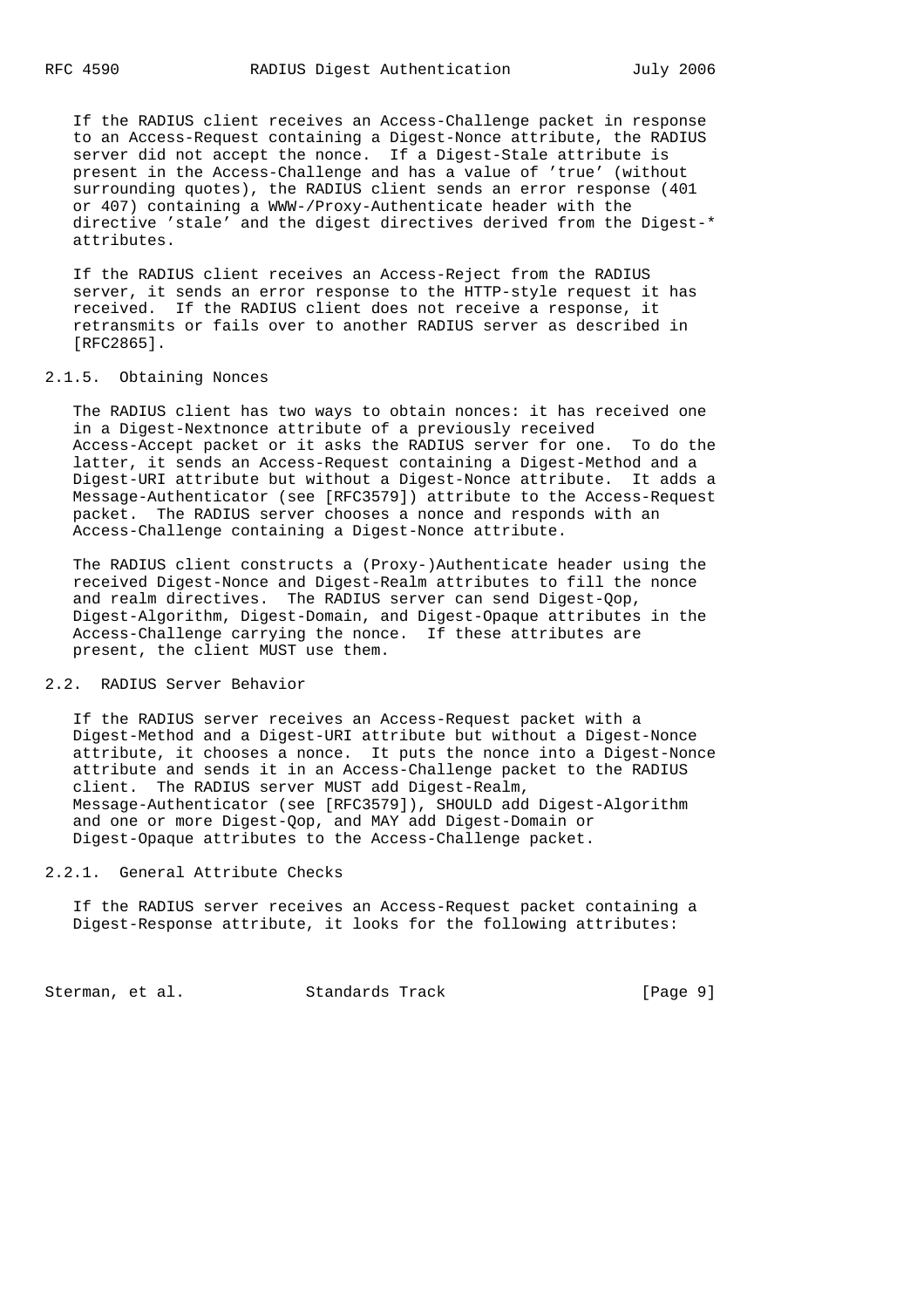Digest-Realm, Digest-Nonce, Digest-Method, Digest-URI, Digest-Qop, Digest-Algorithm, and Digest-Username. Depending on the content of Digest-Algorithm and Digest-Qop, it looks for Digest-Entity-Body-Hash, Digest-CNonce, and Digest-AKA-Auts, too. See [RFC2617] and [RFC3310] for details. If the Digest-Algorithm attribute is missing, 'MD5' is assumed. If the RADIUS server has issued a Digest-Opaque attribute along with the nonce, the Access-Request MUST have a matching Digest-Opaque attribute.

 If mandatory attributes are missing, it MUST respond with an Access-Reject packet.

 The RADIUS server removes '\' characters that escape quote and '\' characters from the text values it has received in the Digest-\* attributes.

 If the mandatory attributes are present, the RADIUS server MUST check if the RADIUS client is authorized to serve users of the realm mentioned in the Digest-Realm attribute. If the RADIUS client is not authorized, the RADIUS server MUST send an Access-Reject. The RADIUS server SHOULD log the event so as to notify the operator, and MAY take additional action such as sending an Access-Reject in response to all future requests from this client, until this behavior is reset by management action.

 The RADIUS server determines the age of the nonce in Digest-Nonce by using an embedded time-stamp or by looking it up in a local table. The RADIUS server MUST check the integrity of the nonce if it embeds the time-stamp in the nonce. Section 2.2.2 describes how the server handles old nonces.

2.2.2. Authentication

 If the Access-Request message has passed the checks described above, the RADIUS server calculates the digest response as described in [RFC2617]. To look up the password, the RADIUS server uses the RADIUS User-Name attribute. The RADIUS server MUST check if the user identified by the User-Name attribute

- o is authorized to access the protection space and
- o is authorized to use the URI included in the SIP-AOR attribute, if this attribute is present.

 If any of those checks fails, the RADIUS server MUST send an Access-Reject.

Sterman, et al. Standards Track [Page 10]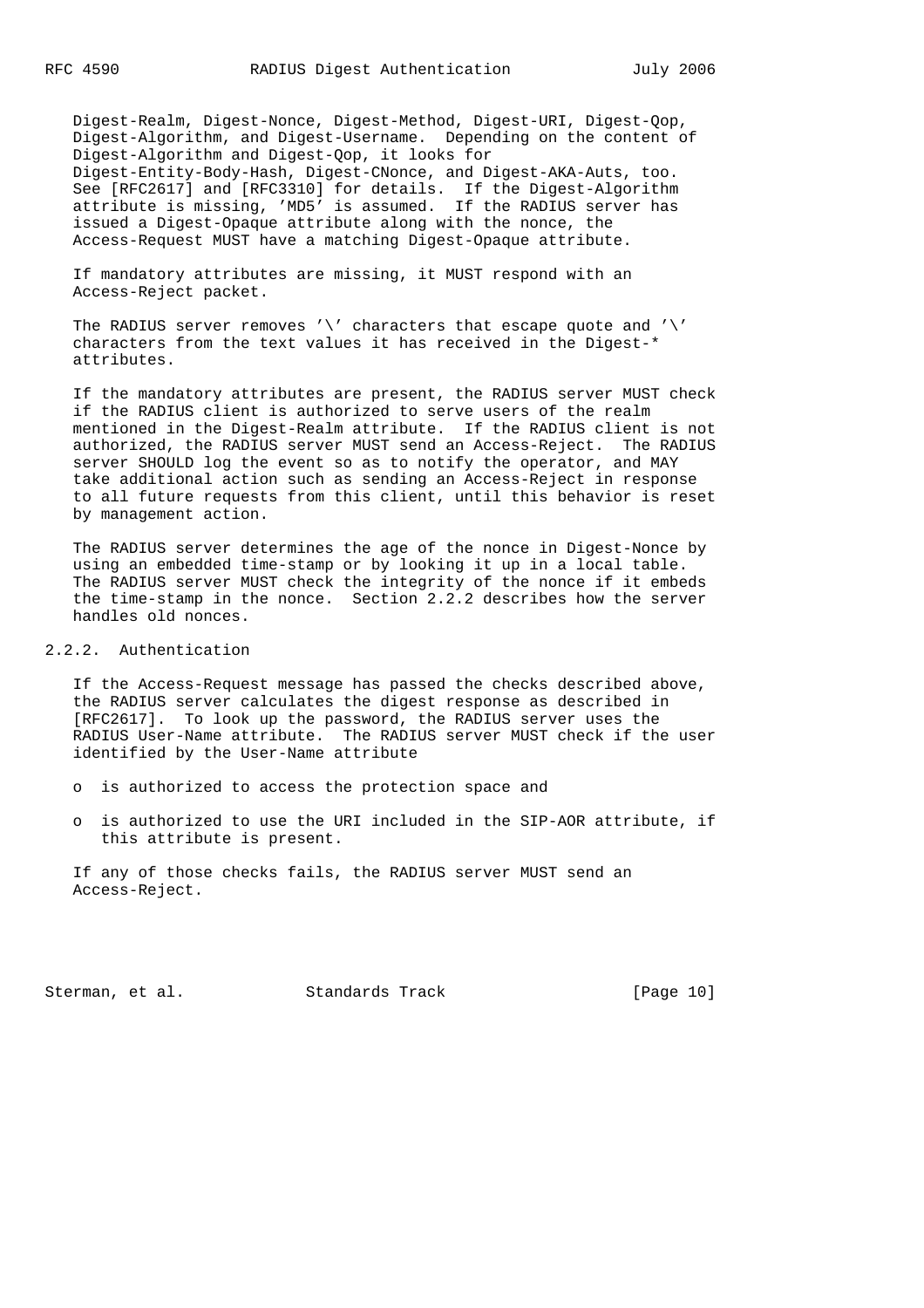Correlation between User-Name and SIP-AOR AVP values is required just to avoid that any user can register or misuse a SIP-AOR allocated to a different user.

 All values required for the digest calculation are taken from the Digest attributes described in this document. If the calculated digest response equals the value received in the Digest-Response attribute, the authentication was successful.

 If the response values match, but the RADIUS server considers the nonce in the Digest-Nonce attribute as too old, it sends an Access-Challenge packet containing a new nonce and a Digest-Stale attribute with a value of 'true' (without surrounding quotes).

 If the response values don't match, the RADIUS server responds with an Access-Reject.

2.2.3. Constructing the Reply

 If the authentication was successful, the RADIUS server adds an attribute to the Access-Accept packet that can be used by the RADIUS client to construct an Authentication-Info header:

- o If the Digest-Qop attribute's value is 'auth' or unspecified, the RADIUS server SHOULD put a Digest-Response-Auth attribute into the Access-Accept packet.
- o If the Digest-Qop attribute's value is 'auth-int' and at least one of the following conditions is true, the RADIUS server SHOULD put a Digest-HA1 attribute into the Access-Accept packet:
	- \* The Digest-Algorithm attribute's value is 'MD5-sess' or 'AKAv1-MD5-sess'.
	- \* IPsec is configured to protect traffic between the RADIUS client and RADIUS server with IPsec (see Section 8).

 In all other cases, Digest-Response-Auth or Digest-HA1 MUST NOT be sent.

 RADIUS servers MAY construct a Digest-Nextnonce attribute and add it to the Access-Accept packet. This is useful to limit the lifetime of a nonce and to save a round-trip in future requests (see nextnonce discussion in [RFC2617], section 3.2.3). The RADIUS server adds a Message-Authenticator attribute (see [RFC3579]) and sends the Access-Accept packet to the RADIUS client.

Sterman, et al. Standards Track [Page 11]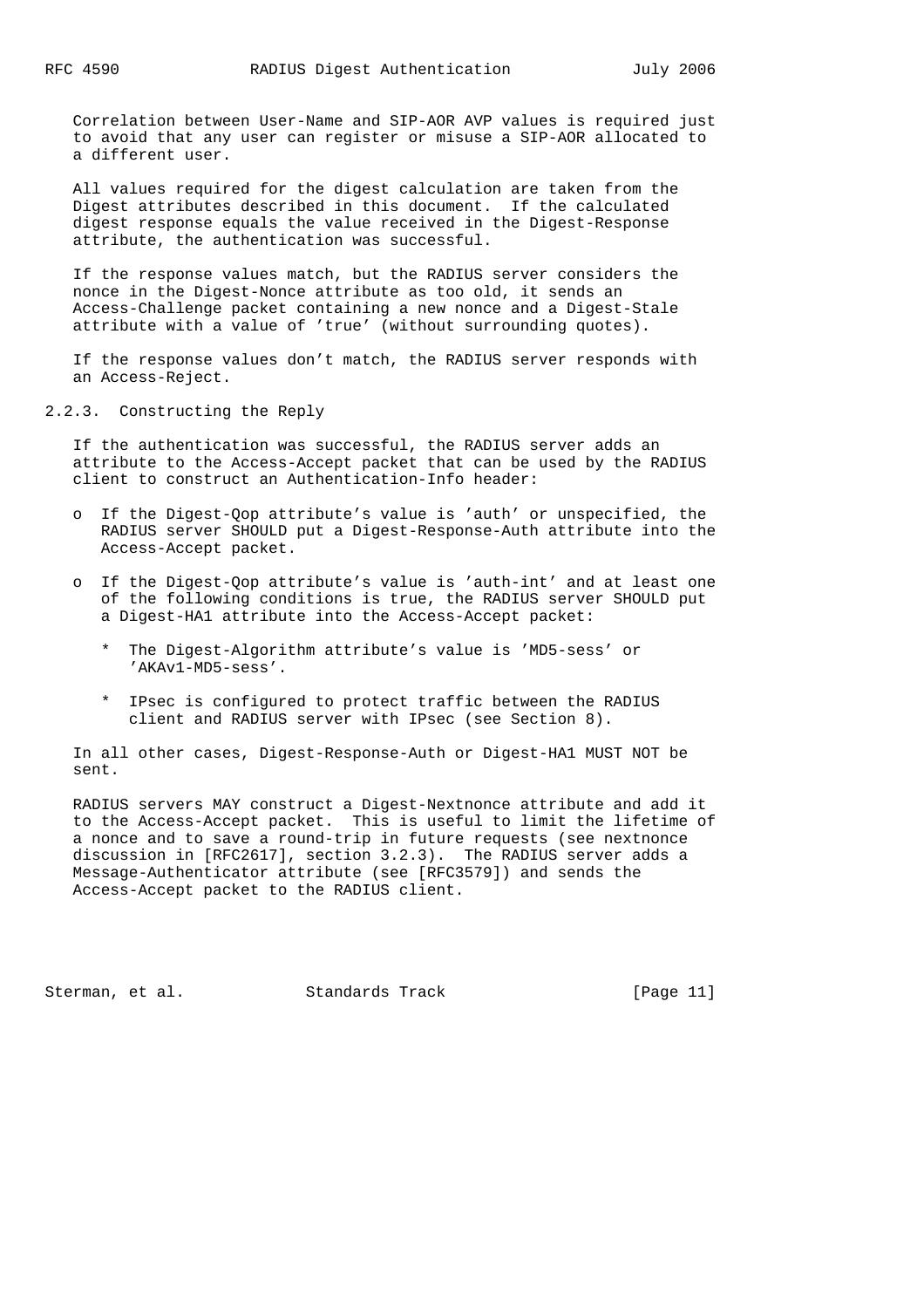If the RADIUS server does not accept the nonce received in an Access-Request packet but authentication was successful, the RADIUS server MUST send an Access-Challenge packet containing a Digest-Stale attribute set to 'true' (without surrounding quotes). The RADIUS server MUST add Message-Authenticator (see [RFC3579]), Digest-Nonce, Digest-Realm, SHOULD add Digest-Algorithm and one or more Digest-Qop and MAY add Digest-Domain, Digest-Opaque attributes to the Access-Challenge packet.

## 3. New RADIUS Attributes

If not stated otherwise, the attributes have the following format:

 $0$  1 2 0 1 2 3 4 5 6 7 8 9 0 1 2 3 4 5 6 7 8 9 0 +-+-+-+-+-+-+-+-+-+-+-+-+-+-+-+-+-+-+-+-+-+ | Type | Length | Text ... +-+-+-+-+-+-+-+-+-+-+-+-+-+-+-+-+-+-+-+-+-+

 Quote and backslash characters in Digest-\* attributes representing HTTP-style directives with a quoted-string syntax are escaped. The surrounding quotes are removed. They are syntactical delimiters that are redundant in RADIUS. For example, the directive

realm="the \"example\" value"

is represented as follows:

| Digest-Realm | 23 | the \"example\" value |  |  |  |  |  |  |
|--------------|----|-----------------------|--|--|--|--|--|--|
|              |    |                       |  |  |  |  |  |  |

## 3.1. Digest-Response attribute

Description

 If this attribute is present in an Access-Request message, a RADIUS server implementing this specification MUST treat the Access-Request as a request for Digest Authentication. When a RADIUS client receives a (Proxy-)Authorization header, it puts the request-digest value into a Digest-Response attribute. This attribute (which enables the user to prove possession of the password) MUST only be used in Access-Requests.

Type

103 for Digest-Response.

Length

 $>= 3$ 

Sterman, et al. Standards Track [Page 12]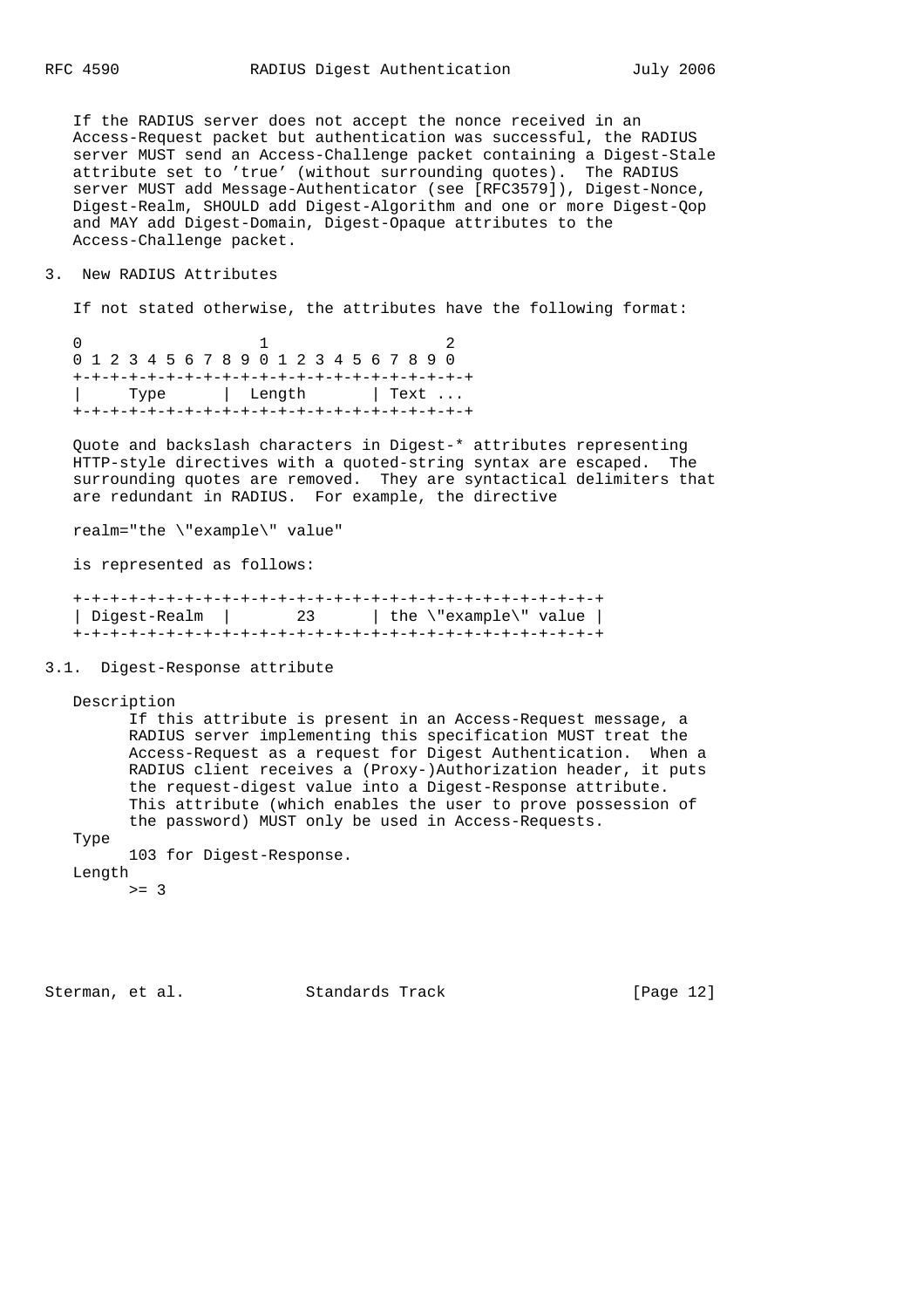Text

 When using HTTP Digest, the text field is 32 octets long and contains a hexadecimal representation of a 16-octet digest value as it was calculated by the authenticated client. Other digest algorithms MAY define different digest lengths. The text field MUST be copied from request-digest of digest-response ([RFC2617]) without surrounding quotes.

## 3.2. Digest-Realm Attribute

Description

 This attribute describes a protection space component of the RADIUS server. HTTP-style protocols differ in their definition of the protection space. See [RFC2617], Section 1.2, for details. It MUST only be used in Access-Request and Access-Challenge packets.

Type

104 for Digest-Realm

 Length  $>=3$ 

Text

 In Access-Requests, the RADIUS client takes the value of the realm directive (realm-value according to [RFC2617]) without surrounding quotes from the HTTP-style request it wants to authenticate. In Access-Challenge packets, the RADIUS server puts the expected realm value into this attribute.

### 3.3. Digest-Nonce Attribute

Description

 This attribute holds a nonce to be used in the HTTP Digest calculation. If the Access-Request had a Digest-Method and a Digest-URI but no Digest-Nonce attribute, the RADIUS server MUST put a Digest-Nonce attribute into its Access-Challenge packet. This attribute MUST only be used in Access-Request and Access-Challenge packets.

#### Type

105 for Digest-Nonce

Length

 $> = 3$ 

Text

 In Access-Requests, the RADIUS client takes the value of the nonce directive (nonce-value in [RFC2617]) without surrounding quotes from the HTTP-style request it wants to authenticate. In Access-Challenge packets, the attribute contains the nonce selected by the RADIUS server.

Sterman, et al. Standards Track [Page 13]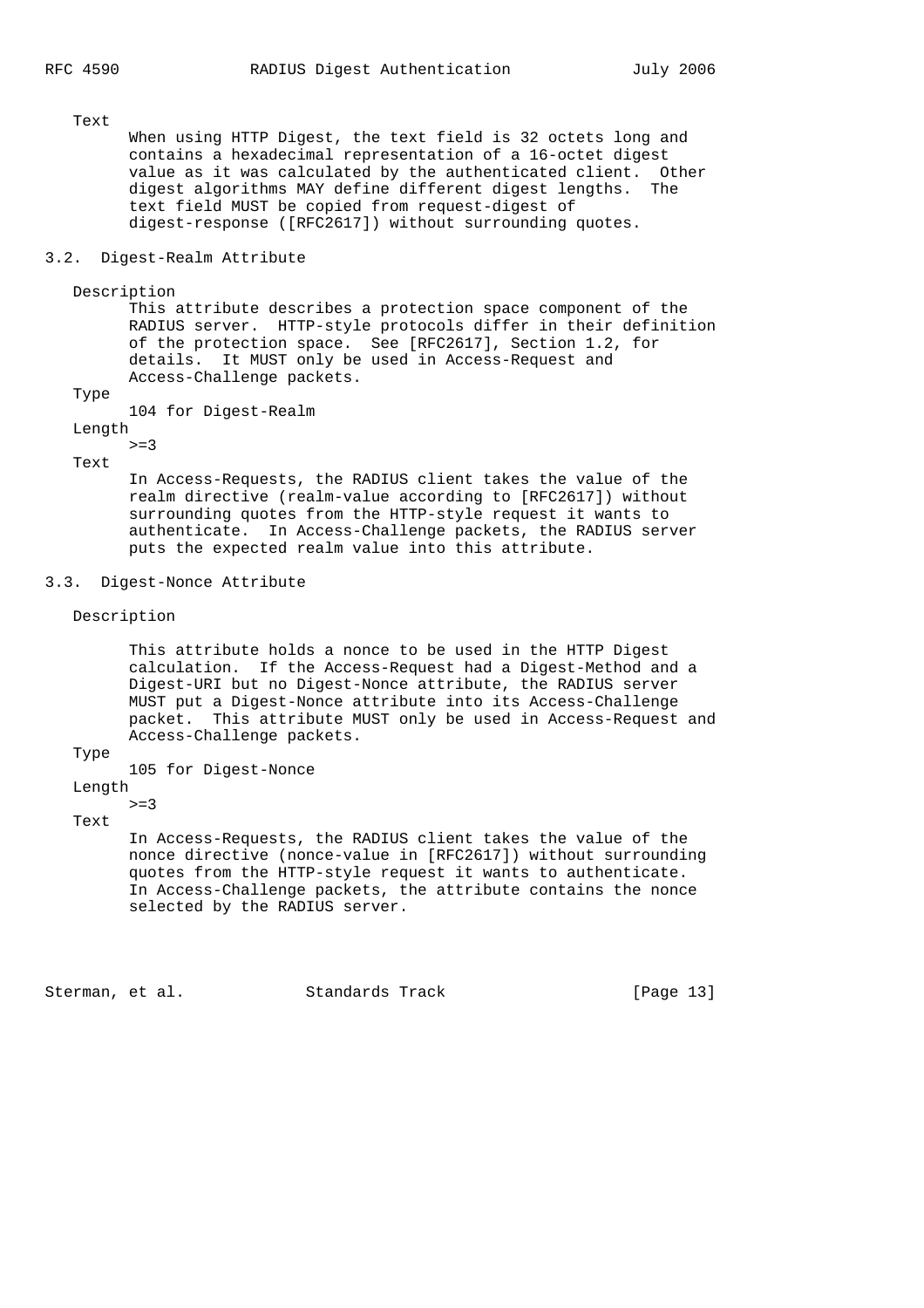#### 3.4. Digest-Response-Auth Attribute

 Description This attribute enables the RADIUS server to prove possession of the password. If the previously received Digest-Qop attribute was 'auth-int' (without surrounding quotes), the RADIUS server MUST send a Digest-HA1 attribute instead of a Digest-Response-Auth attribute. The Digest-Response-Auth attribute MUST only be used in Access-Accept packets. The RADIUS client puts the attribute value without surrounding quotes into the rspauth directive of the Authentication-Info header. Type 106 for Digest-Response-Auth. Length >= 3 Text The RADIUS server calculates a digest according to section 3.2.3 of [RFC2617] and copies the result into this attribute. Digest algorithms other than the one defined in [RFC2617] MAY define digest lengths other than 32. 3.5. Digest-Nextnonce Attribute This attribute holds a nonce to be used in the HTTP Digest calculation. Description The RADIUS server MAY put a Digest-Nextnonce attribute into an Access-Accept packet. If this attribute is present, the RADIUS client MUST put the contents of this attribute into the nextnonce directive of an Authentication-Info header in its HTTP-style response. This attribute MUST only be used in Access-Accept packets. Type 107 for Digest-Nextnonce Length  $>=3$  Text It is recommended that this text be base64 or hexadecimal data. 3.6. Digest-Method Attribute Description This attribute holds the method value to be used in the HTTP Digest calculation. This attribute MUST only be used in Access-Request packets. Sterman, et al. Standards Track [Page 14]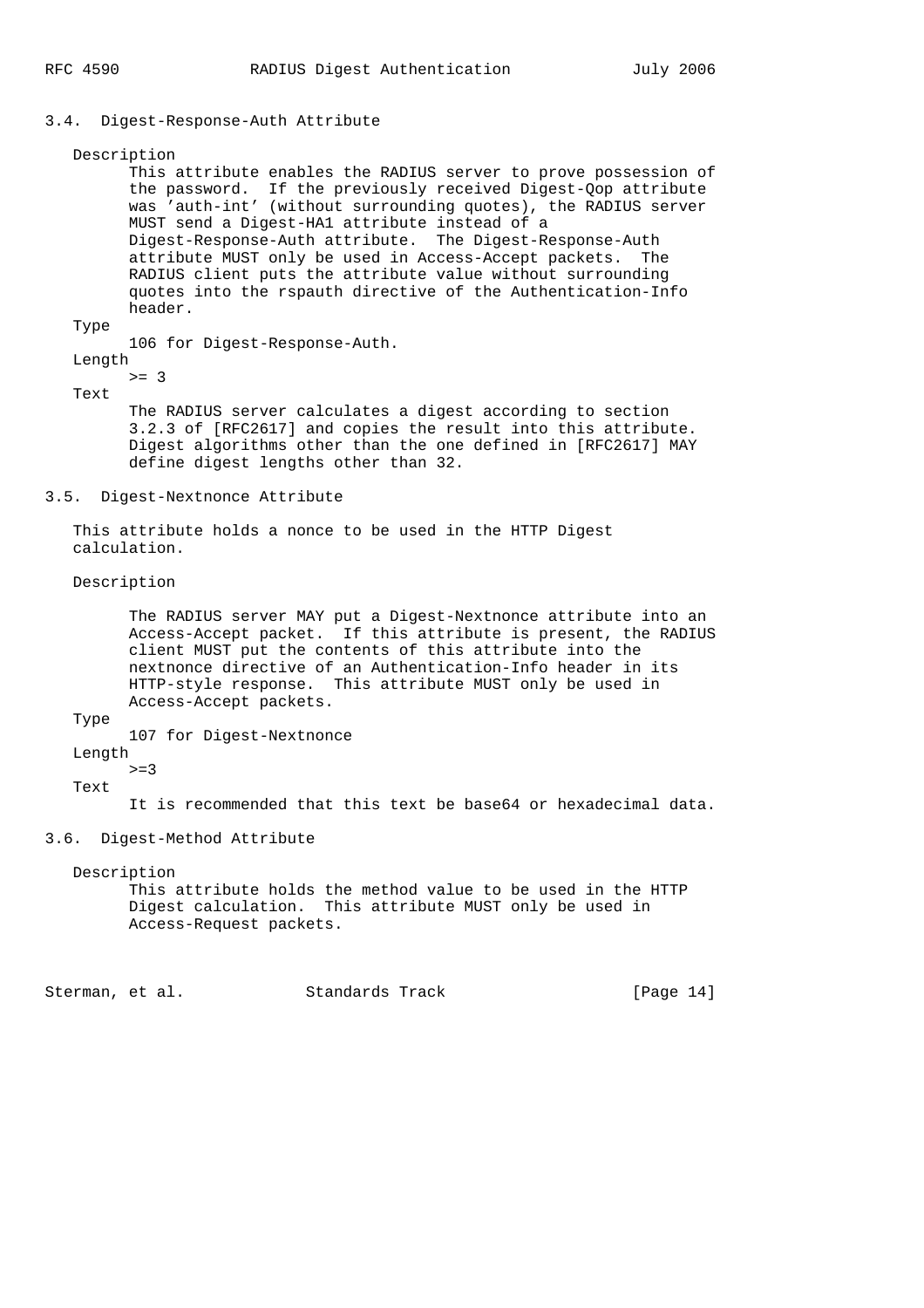Type 108 for Digest-Method Length  $>=$ 3 Text In Access-Requests, the RADIUS client takes the value of the request method from the HTTP-style request it wants to authenticate. 3.7. Digest-URI Attribute Description This attribute is used to transport the contents of the digest-uri directive or the URI of the HTTP-style request. It MUST only be used in Access-Request packets. Type 109 for Digest-URI Length  $>=3$  Text If the HTTP-style request has an Authorization header, the RADIUS client puts the value of the "uri" directive found in the HTTP-style request Authorization header (known as "digest-uri-value" in section 3.2.2 of [RFC2617]) without surrounding quotes into this attribute. If there is no Authorization header, the RADIUS client takes the value of the request URI from the HTTP-style request it wants to authenticate. 3.8. Digest-Qop Attribute Description This attribute holds the Quality of Protection parameter that influences the HTTP Digest calculation. This attribute MUST only be used in Access-Request and Access-Challenge packets. A RADIUS client SHOULD insert one of the Digest-Qop attributes it has received in a previous Access-Challenge packet. RADIUS servers SHOULD insert at least one Digest-Qop attribute in an Access-Challenge packet. Digest-Qop is optional in order to preserve backward compatibility with a minimal implementation of [RFC2069]. Type 110 for Digest-Qop Length

# Text

 $> = 3$ 

 In Access-Requests, the RADIUS client takes the value of the qop directive (qop-value as described in [RFC2617]) from the

Sterman, et al. Standards Track [Page 15]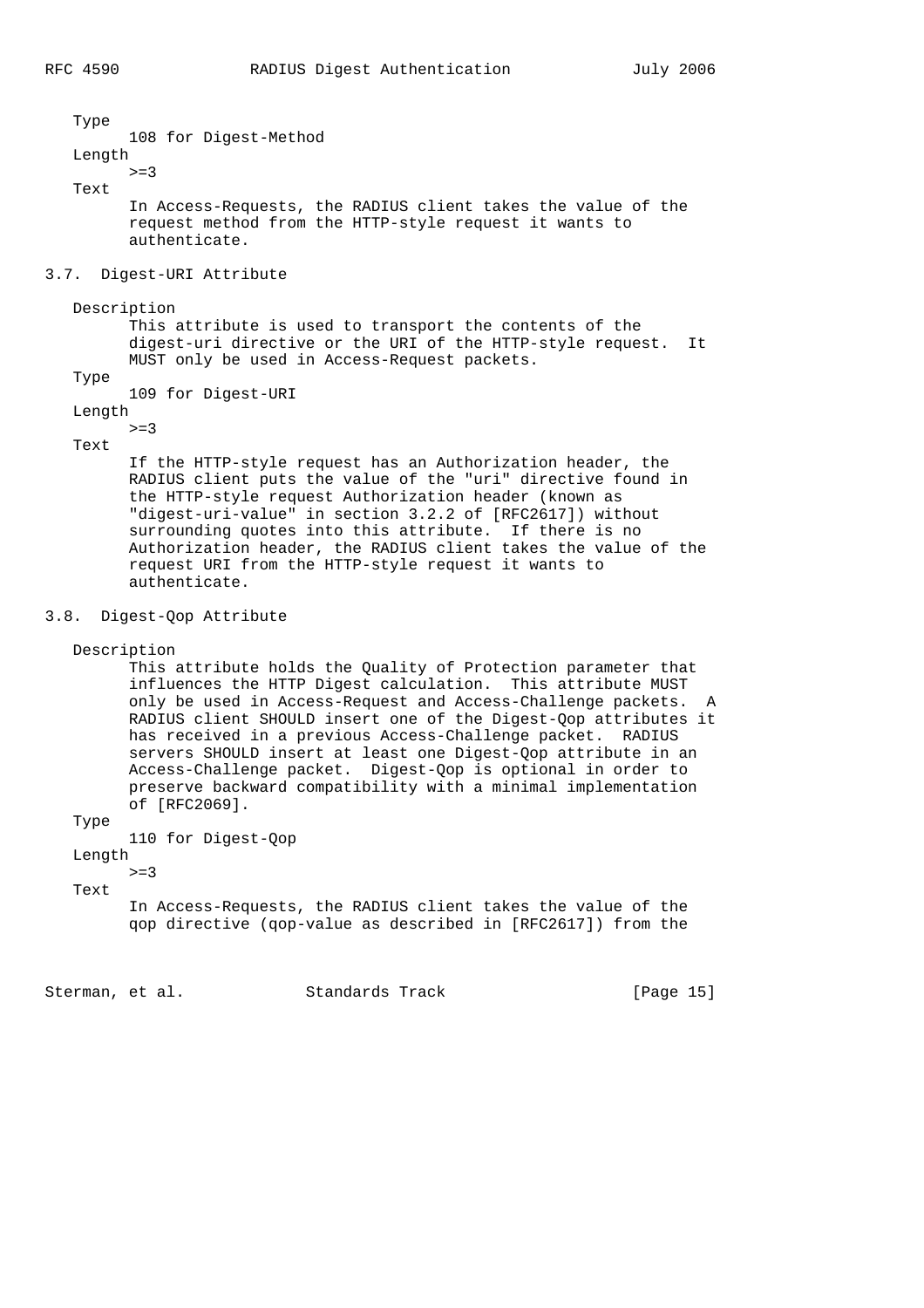HTTP-style request it wants to authenticate. In Access-Challenge packets, the RADIUS server puts a desired qop-value into this attribute. If the RADIUS server supports more than one "quality of protection" value, it puts each qop-value into a separate Digest-Qop attribute.

### 3.9. Digest-Algorithm Attribute

Description

 This attribute holds the algorithm parameter that influences the HTTP Digest calculation. It MUST only be used in Access-Request and Access-Challenge packets. If this attribute is missing, MD5 is assumed.

Type

111 for Digest-Algorithm

 Length  $>=$ 3

Text

 In Access-Requests, the RADIUS client takes the value of the algorithm directive (as described in [RFC2617], section 3.2.1) from the HTTP-style request it wants to authenticate. In Access-Challenge packets, the RADIUS server SHOULD put the desired algorithm into this attribute.

#### 3.10. Digest-Entity-Body-Hash Attribute

Description

 When using the qop-level 'auth-int', a hash of the HTTP-style message body's contents is required for digest calculation. Instead of sending the complete body of the message, only its hash value is sent. This hash value can be used directly in the digest calculation.

 The clarifications described in section 22.4 of [RFC3261] about the hash of empty entity bodies apply to the Digest-Entity-Body-Hash attribute. This attribute MUST only be sent in Access-Request packets.

#### Type

112 for Digest-Entity-Body-Hash

 Length  $>=$ 3

Text

 The attribute holds the hexadecimal representation of H(entity-body). This hash is required by certain authentication mechanisms, such as HTTP Digest with quality of protection set to "auth-int". RADIUS clients MUST use this attribute to transport the hash of the entity body when HTTP Digest is the authentication mechanism and the RADIUS server

Sterman, et al. Standards Track [Page 16]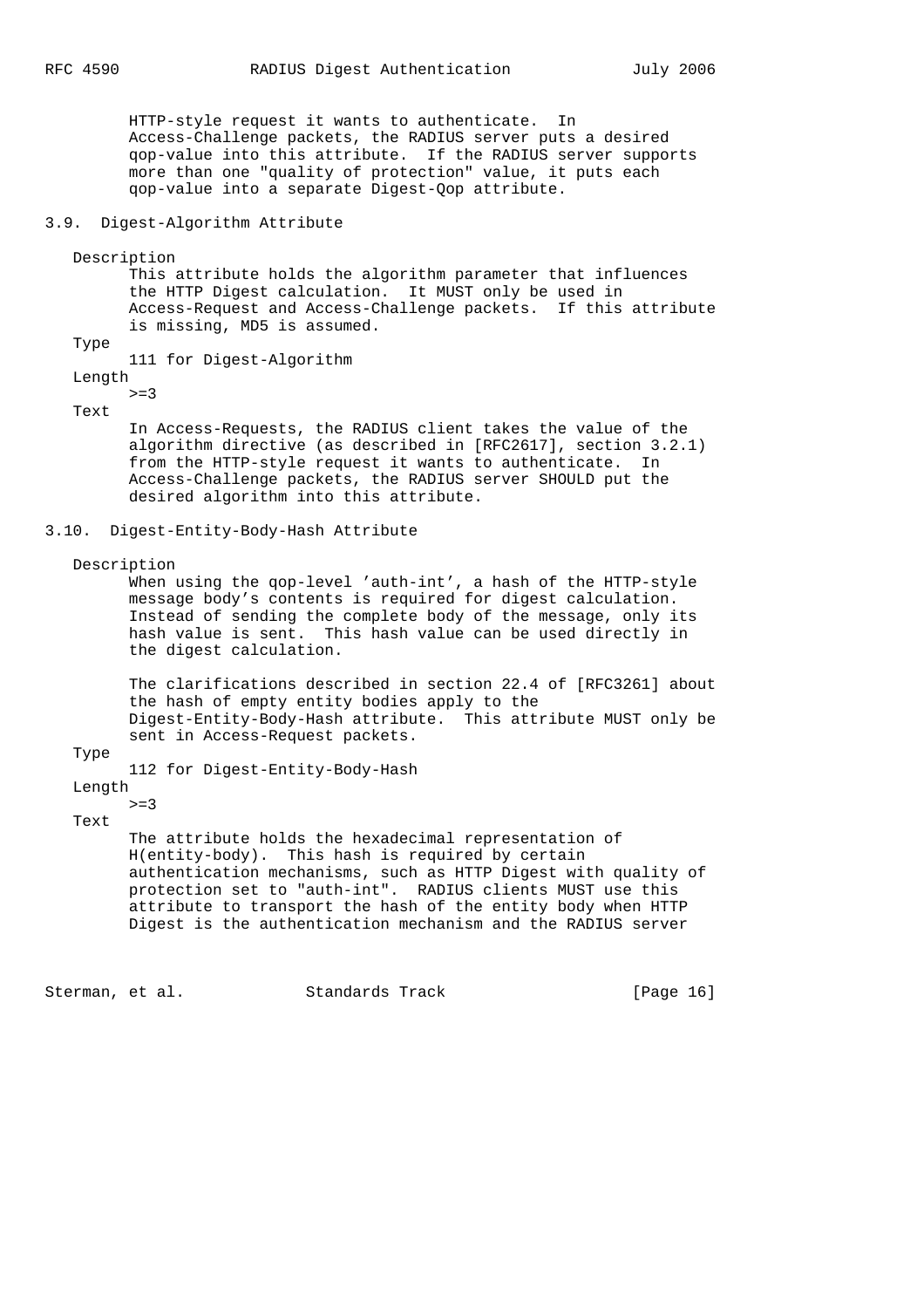requires that the integrity of the entity body (e.g., qop parameter set to "auth-int") be verified. Extensions to this document may define support for authentication mechanisms other than HTTP Digest.

3.11. Digest-CNonce Attribute

Description

 This attribute holds the client nonce parameter that is used in the HTTP Digest calculation. It MUST only be used in Access-Request packets.

Type

113 for Digest-CNonce

 Length  $>=$ 3

Text

 This attribute includes the value of the cnonce-value [RFC2617] without surrounding quotes, taken from the HTTP-style request.

3.12. Digest-Nonce-Count Attribute

Description

 This attribute includes the nonce count parameter that is used to detect replay attacks. The attribute MUST only be used in Access-Request packets.

#### Type

114 for Digest-Nonce-Count

Length

 10 Text

 In Access-Requests, the RADIUS client takes the value of the nc directive (nc-value according to [RFC2617]) without surrounding quotes from the HTTP-style request it wants to authenticate.

## 3.13. Digest-Username Attribute

Description

 This attribute holds the user name used in the HTTP Digest calculation. The RADIUS server MUST use this attribute only for the purposes of calculating the digest. In order to determine the appropriate user credentials, the RADIUS server MUST use the User-Name (1) attribute, and MUST NOT use the Digest-Username attribute. This attribute MUST only be used in Access-Request packets.

Type

115 for Digest-Username

Sterman, et al. Standards Track [Page 17]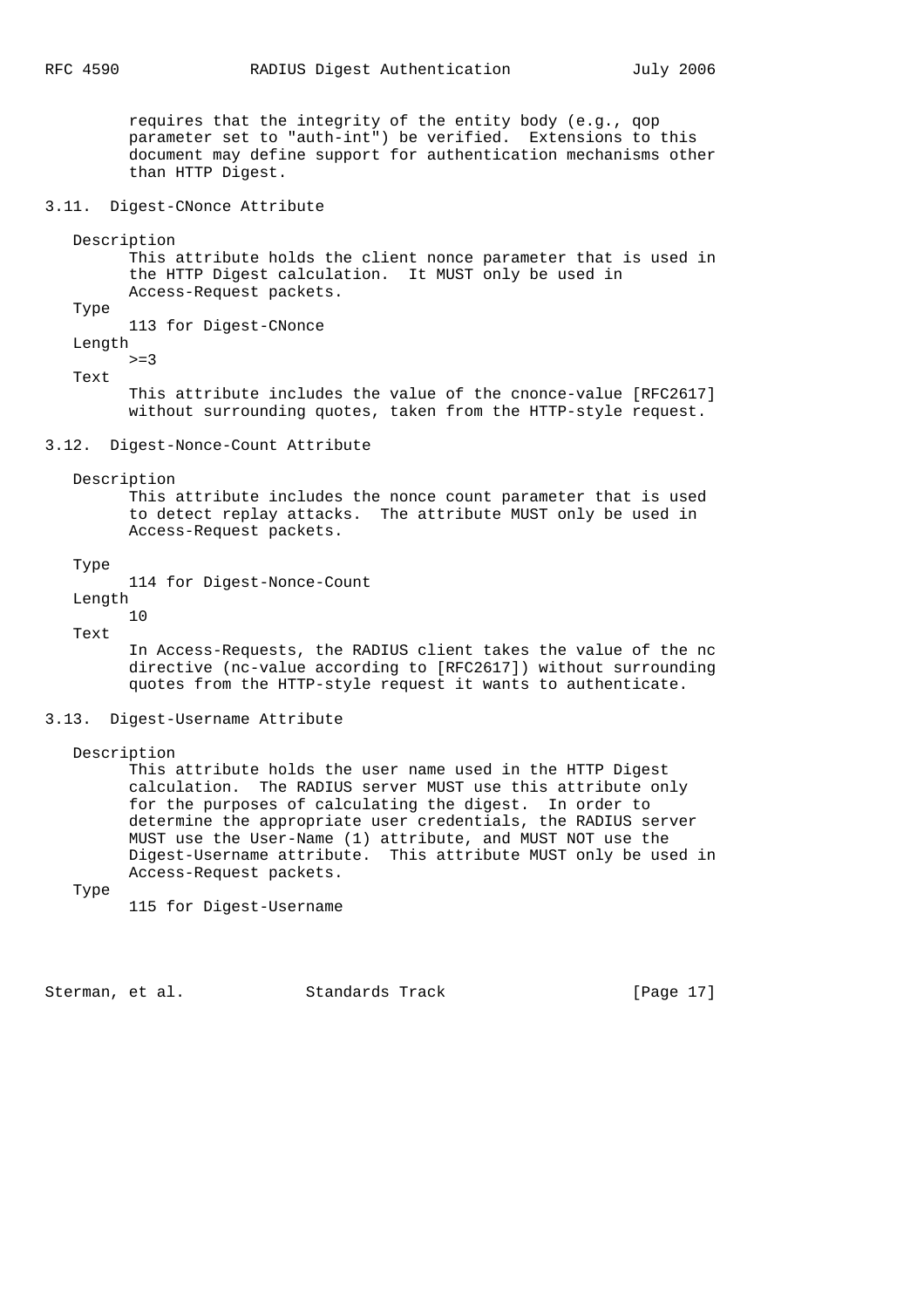Length >= 3 Text In Access-Requests, the RADIUS client takes the value of the username directive (username-value according to [RFC2617]) without surrounding quotes from the HTTP-style request it wants to authenticate. 3.14. Digest-Opaque Attribute Description This attribute holds the opaque parameter that is passed to the HTTP-style client. The HTTP-style client will pass this value back to the server (i.e., the RADIUS client) without modification. This attribute MUST only be used in Access-Request and Access-Challenge packets. Type 116 for Digest-Opaque Length  $>=3$  Text In Access-Requests, the RADIUS client takes the value of the opaque directive (opaque-value according to [RFC2617]) without surrounding quotes from the HTTP-style request it wants to authenticate and puts it into this attribute. In Access-Challenge packets, the RADIUS server MAY include this attribute. 3.15. Digest-Auth-Param Attribute Description

 This attribute is a placeholder for future extensions and corresponds to the "auth-param" parameter defined in section 3.2.1 of [RFC2617]. The Digest-Auth-Param is the mechanism whereby the RADIUS client and RADIUS server can exchange auth-param extension parameters contained within Digest headers that are not understood by the RADIUS client and for which there are no corresponding stand-alone attributes.

 Unlike the previously listed Digest-\* attributes, the Digest-Auth-Param contains not only the value but also the parameter name, since the parameter name is unknown to the RADIUS client. If the Digest header contains several unknown parameters, then the RADIUS implementation MUST repeat this attribute and each instance MUST contain one different unknown Digest parameter/value combination. This attribute MUST ONLY be used in Access-Request, Access-Challenge, or Access-Accept packets.

Sterman, et al. Standards Track [Page 18]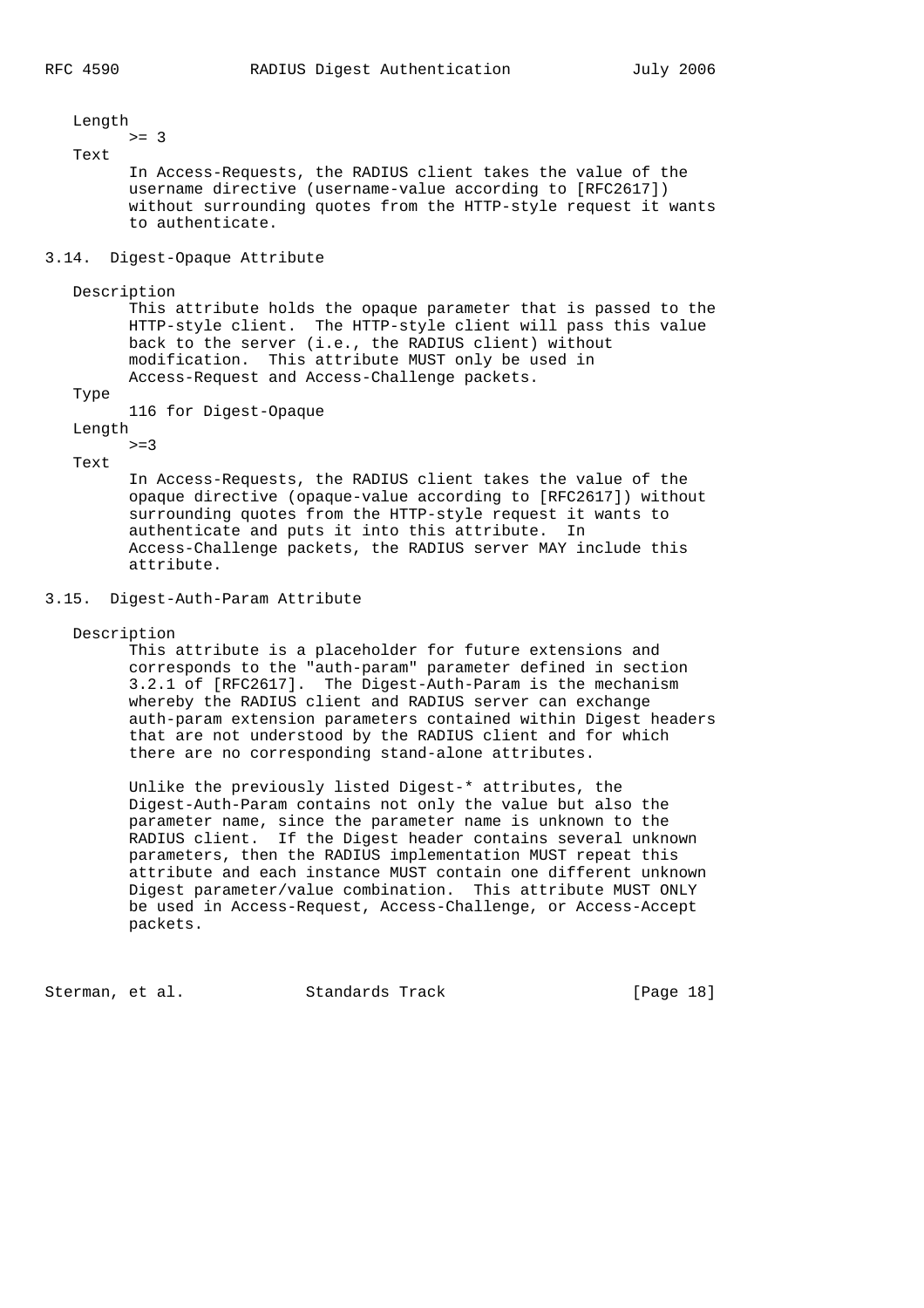Type 117 for Digest-Auth-Param Length  $>=$ 3 Text The text consists of the whole parameter, including its name and the equal sign ('=') and quotes.

## 3.16. Digest-AKA-Auts Attribute

Description

 This attribute holds the auts parameter that is used in the Digest AKA ([RFC3310]) calculation. It is only used if the algorithm of the digest-response denotes a version of AKA Digest [RFC3310]. This attribute MUST only be used in Access-Request packets.

Type

118 for Digest-AKA-Auts

 Length  $>=3$ 

Text

 In Access-Requests, the RADIUS client takes the value of the auts directive (auts-param according to section 3.4 of [RFC3310]) without surrounding quotes from the HTTP-style request it wants to authenticate.

#### 3.17. Digest-Domain Attribute

Description

 When a RADIUS client has asked for a nonce, the RADIUS server MAY send one or more Digest-Domain attributes in its Access-Challenge packet. The RADIUS client puts them into the quoted, space-separated list of URIs of the 'domain' directive of a WWW-Authenticate header. Together with Digest-Realm, the URIs in the list define the protection space (see [RFC2617], section 3.2.1) for some HTTP-style protocols. This attribute MUST only be used in Access-Challenge packets.

Type

119 for Digest-Domain

Length

3

Text

 This attribute consists of a single URI that defines a protection space component.

Sterman, et al. Standards Track [Page 19]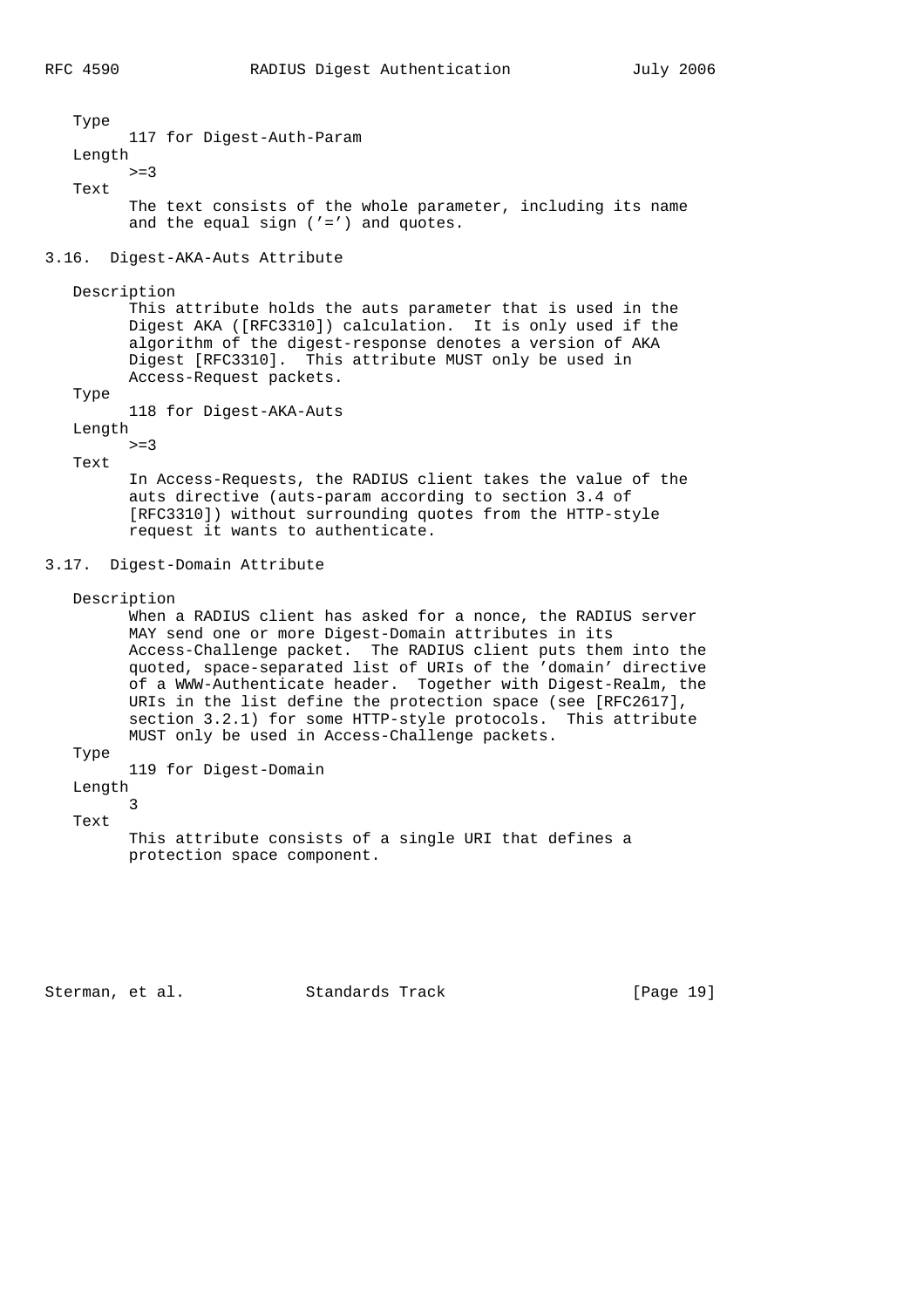#### 3.18. Digest-Stale Attribute

Description

 This attribute is sent by a RADIUS server in order to notify the RADIUS client whether it has accepted a nonce. If the nonce presented by the RADIUS client was stale, the value is 'true' and is 'false' otherwise. The RADIUS client puts the content of this attribute into a 'stale' directive of the WWW-Authenticate header in the HTTP-style response to the request it wants to authenticate. The attribute MUST only be used in Access-Challenge packets.

Type

120 for Digest-Stale

Length

 3 Text

> The attribute has either the value 'true' or 'false' (both values without surrounding quotes).

### 3.19. Digest-HA1 Attribute

Description

 This attribute is used to allow the generation of an Authentication-Info header, even if the HTTP-style response's body is required for the calculation of the rspauth value. It SHOULD be used in Access-Accept packets if the required quality of protection ('qop') is 'auth-int'.

 This attribute MUST NOT be sent if the qop parameter was not specified or has a value of 'auth' (in this case, use Digest-Response-Auth instead).

 The Digest-HA1 attribute MUST only be sent by the RADIUS server or processed by the RADIUS client if at least one of the following conditions is true:

- + The Digest-Algorithm attribute's value is 'MD5-sess' or 'AKAv1-MD5-sess'.
- + IPsec is configured to protect traffic between RADIUS client and RADIUS server with IPsec (see Section 8).

 This attribute MUST only be used in Access-Accept packets. Type 121 for Digest-HA1 Length  $>= 3$ 

Sterman, et al. Standards Track [Page 20]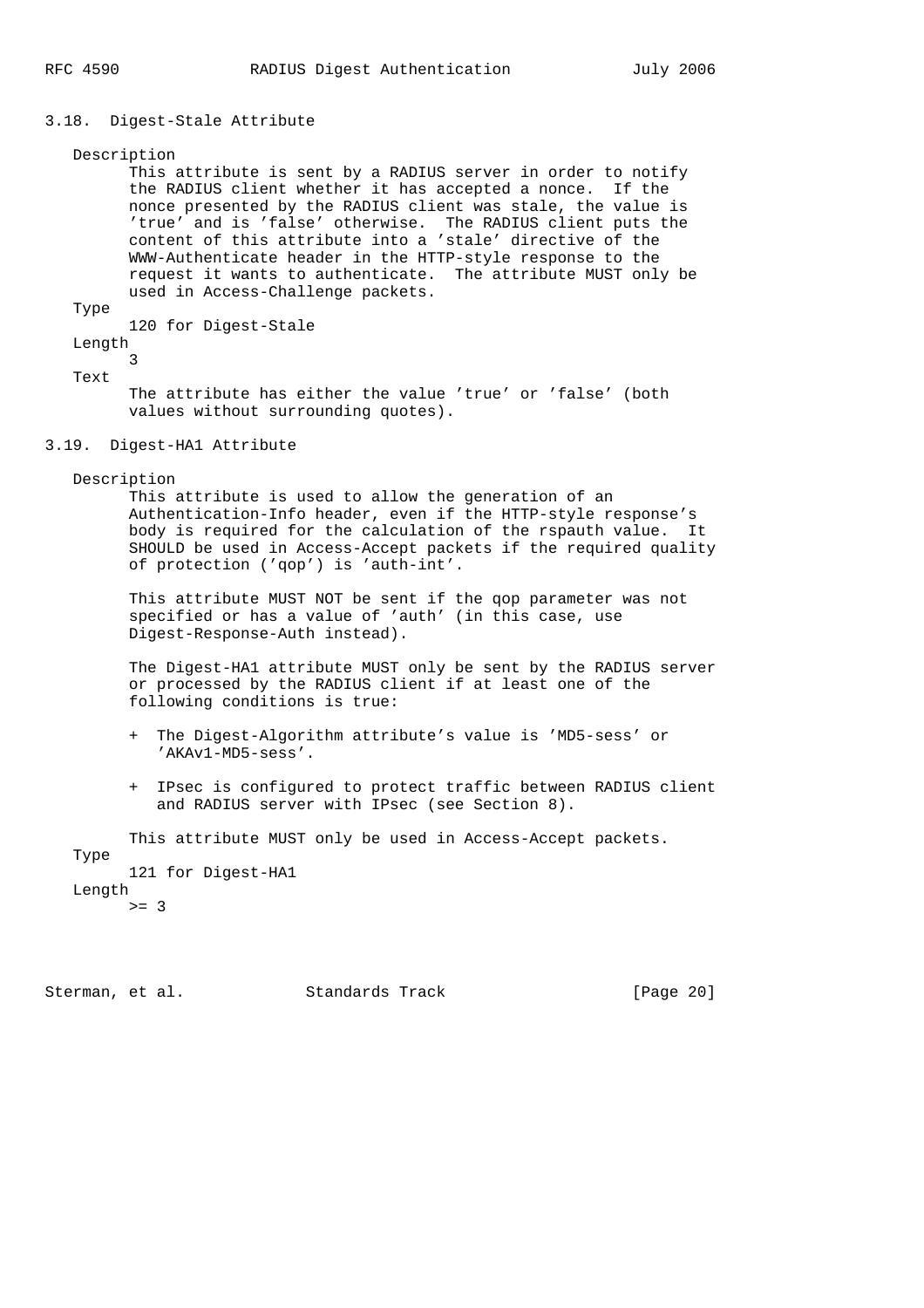Text

 This attribute contains the hexadecimal representation of H(A1) as described in [RFC2617], sections 3.1.3, 3.2.1, and 3.2.2.2.

## 3.20. SIP-AOR Attribute

#### Description

 This attribute is used for the authorization of SIP messages. The SIP-AOR attribute identifies the URI, the use of which must be authenticated and authorized. The RADIUS server uses this attribute to authorize the processing of the SIP request. The SIP-AOR can be derived from, for example, the To header field in a SIP REGISTER request (user under registration), or the From header field in other SIP requests. However, the exact mapping of this attribute to SIP can change due to new developments in the protocol. This attribute MUST only be used when the RADIUS client wants to authorize SIP users and MUST only be used in Access-Request packets.

#### Type

122 for SIP-AOR

Length

 $>=3$ Text

> The syntax of this attribute corresponds either to a SIP URI (with the format defined in [RFC3261] or a tel URI (with the format defined in [RFC3966]).

 The SIP-AOR attribute holds the complete URI, including parameters and other parts. It is up to the RADIUS server what components of the URI are regarded in the authorization decision.

### 4. Diameter Compatibility

 This document defines support for Digest Authentication in RADIUS. A companion document "Diameter Session Initiation Protocol (SIP) Application" [SIP-APP] defines support for Digest Authentication in Diameter, and addresses compatibility issues between RADIUS and Diameter.

Sterman, et al. Standards Track [Page 21]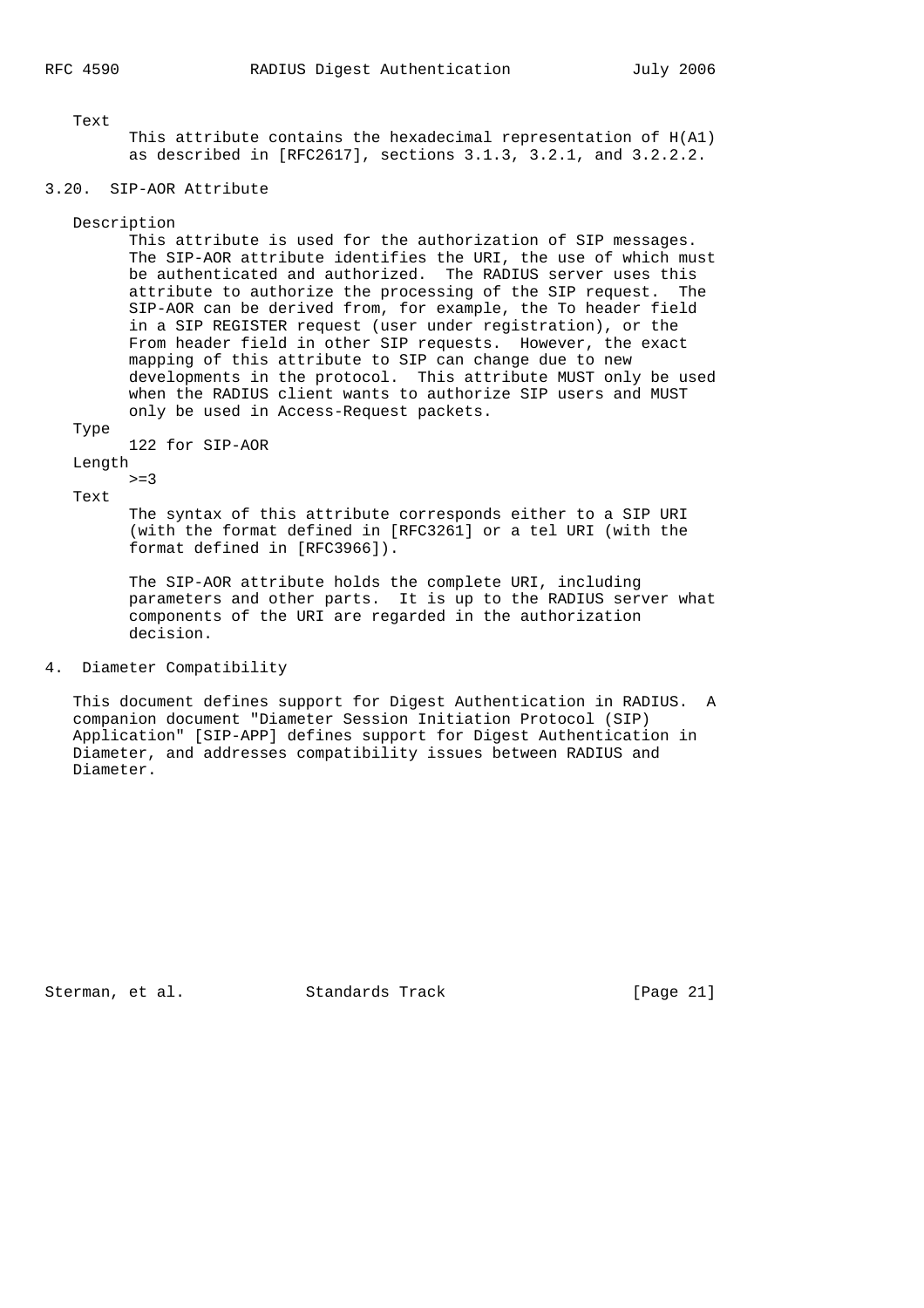## 5. Table of Attributes

 The following table provides a guide to which attributes may be found in which kinds of packets, and in what quantity.

| Rea      |          |   | Accept   Reject   Challenge | #            | Attribute               |
|----------|----------|---|-----------------------------|--------------|-------------------------|
| 1        | 0        | 0 | $\Omega$                    | $\mathbf{1}$ | User-Name               |
| 1        |          | 1 | 1                           | 80           | Message-Authenticator   |
| $0 - 1$  | $\Omega$ | 0 | 0                           | 103          | Digest-Response         |
| $0 - 1$  | $\Omega$ | U | 1                           | 104          | Digest-Realm            |
| $0 - 1$  | $\Omega$ | U | 1                           | 105          | Digest-Nonce            |
| $\Omega$ | $0 - 1$  | 0 | 0                           | 106          | Digest-Response-Auth    |
|          |          |   |                             |              | (see Note 1, 2)         |
| $\Omega$ | $0 - 1$  | 0 | $\Omega$                    | 107          | Digest-Nextnonce        |
| $0 - 1$  | $\Omega$ | 0 | 0                           | 108          | Digest-Method           |
| $0 - 1$  | $\Omega$ | U | $\Omega$                    | 109          | Digest-URI              |
| $0 - 1$  | $\Omega$ | 0 | $0+$                        | 110          | Digest-Qop              |
| $0 - 1$  | $\Omega$ | 0 | $0 - 1$                     | 111          | Digest-Algorithm (see   |
|          |          |   |                             |              | Note 3)                 |
| $0 - 1$  | $\Omega$ | 0 | $\Omega$                    | 112          | Digest-Entity-Body-Hash |
| $0 - 1$  | $\Omega$ | 0 | 0                           | 113          | Digest-CNonce           |
| $0 - 1$  | $\Omega$ | 0 | 0                           | 114          | Digest-Nonce-Count      |
| $0 - 1$  | $\Omega$ | 0 | 0                           | 115          | Digest-Username         |
| $0 - 1$  | $\Omega$ | 0 | $0 - 1$                     | 116          | Digest-Opaque           |
| $0+$     | $0+$     | 0 | $0+$                        | 117          | Digest-Auth-Param       |
| $0 - 1$  | $\Omega$ | 0 | $\Omega$                    | 118          | Digest-AKA-Auts         |
| 0        | 0        | 0 | $0+$                        | 119          | Digest-Domain           |
| 0        | 0        | O | $0 - 1$                     | 120          | Digest-Stale            |
| $\Omega$ | $0 - 1$  | 0 | $\Omega$                    | 121          | Digest-HA1 (see Note 1, |
|          |          |   |                             |              | 2)                      |
| $0 - 1$  | $\Omega$ | 0 | 0                           | 122          | SIP-AOR                 |

### Table 1

 [Note 1] Digest-HA1 MUST be used instead of Digest-Response-Auth if Digest-Qop is 'auth-int'.

 [Note 2] Digest-Response-Auth MUST be used instead of Digest-HA1 if Digest-Qop is 'auth'.

[Note 3] If Digest-Algorithm is missing, 'MD5' is assumed.

Sterman, et al. Standards Track [Page 22]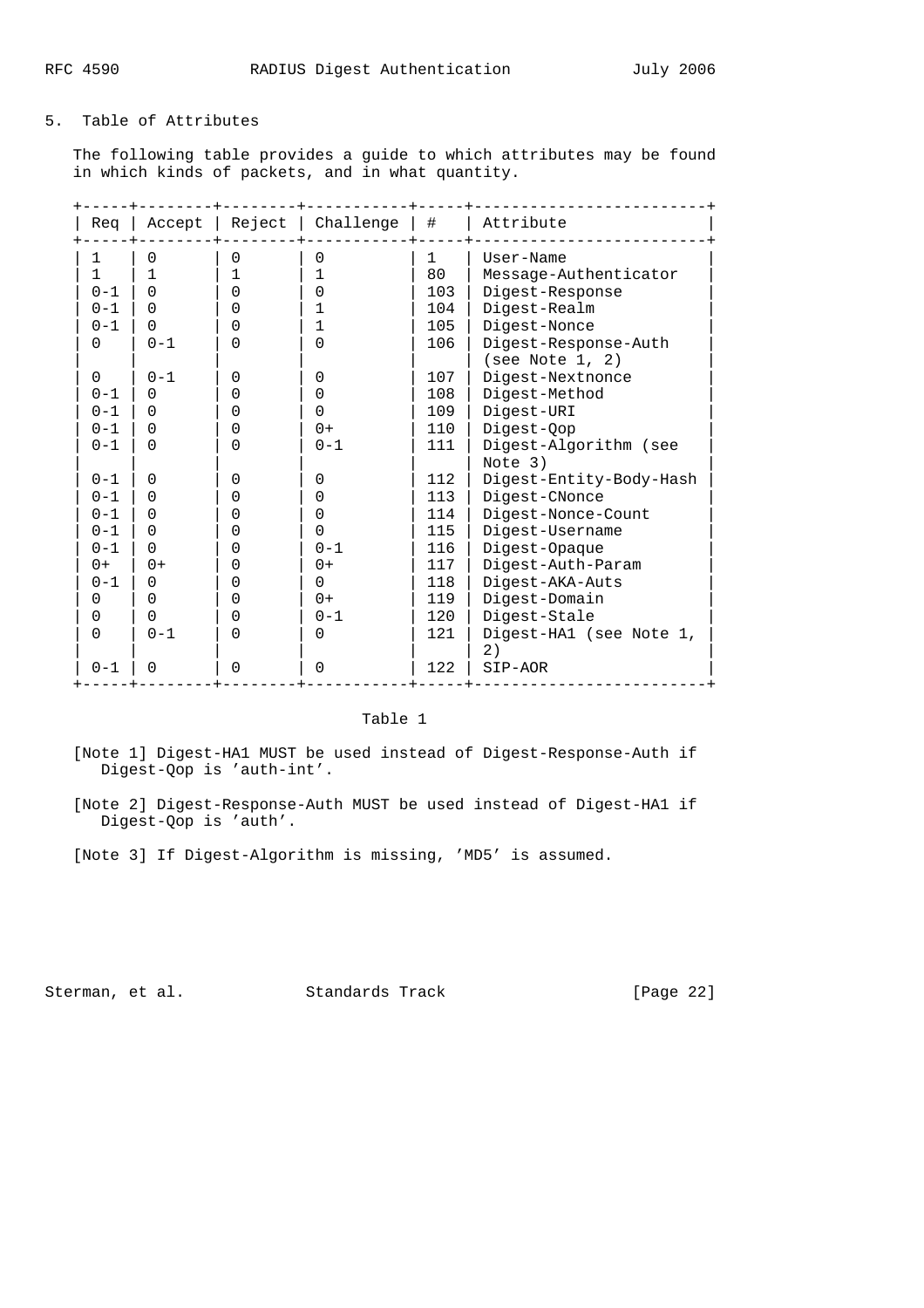## 6. Examples

 This is an example selected from the traffic between a softphone (A), a Proxy Server (B), and an example.com RADIUS server (C). The communication between the Proxy Server and a SIP Public Switched Telephone Network (PSTN) gateway is omitted for brevity. The SIP messages are not shown completely.

## $A->B$

 INVITE sip:97226491335@example.com SIP/2.0 From: <sip:12345678@example.com> To: <sip:97226491335@example.com>

## $B->A$

SIP/2.0 100 Trying

### $B->C$

```
 Code = 1 (Access-Request)
 Attributes:
 NAS-IP-Address = c0 0 2 26 (192.0.2.38)
 NAS-Port-Type = 5 (Virtual)
 User-Name = 12345678
 Digest-Method = INVITE
 Digest-URI = sip:97226491335@example.com
 Message-Authenticator =
 08 af 7e 01 b6 8d 74 c3 a4 3c 33 e1 56 2a 80 43
```
 $C->B$ 

```
 Code = 11 (Access-Challenge)
 Attributes:
 Digest-Nonce = 3bada1a0
 Digest-Realm = example.com
Digest-Qop = auth Digest-Algorithm = MD5
 Message-Authenticator =
 f8 01 26 9f 70 5e ef 5d 24 ac f5 ca fb 27 da 40
```
## $B->A$

```
 SIP/2.0 407 Proxy Authentication Required
 Proxy-Authenticate: Digest realm="example.com"
      ,nonce="3bada1a0",qop=auth,algorithm=MD5
 Content-Length: 0
```
Sterman, et al. Standards Track [Page 23]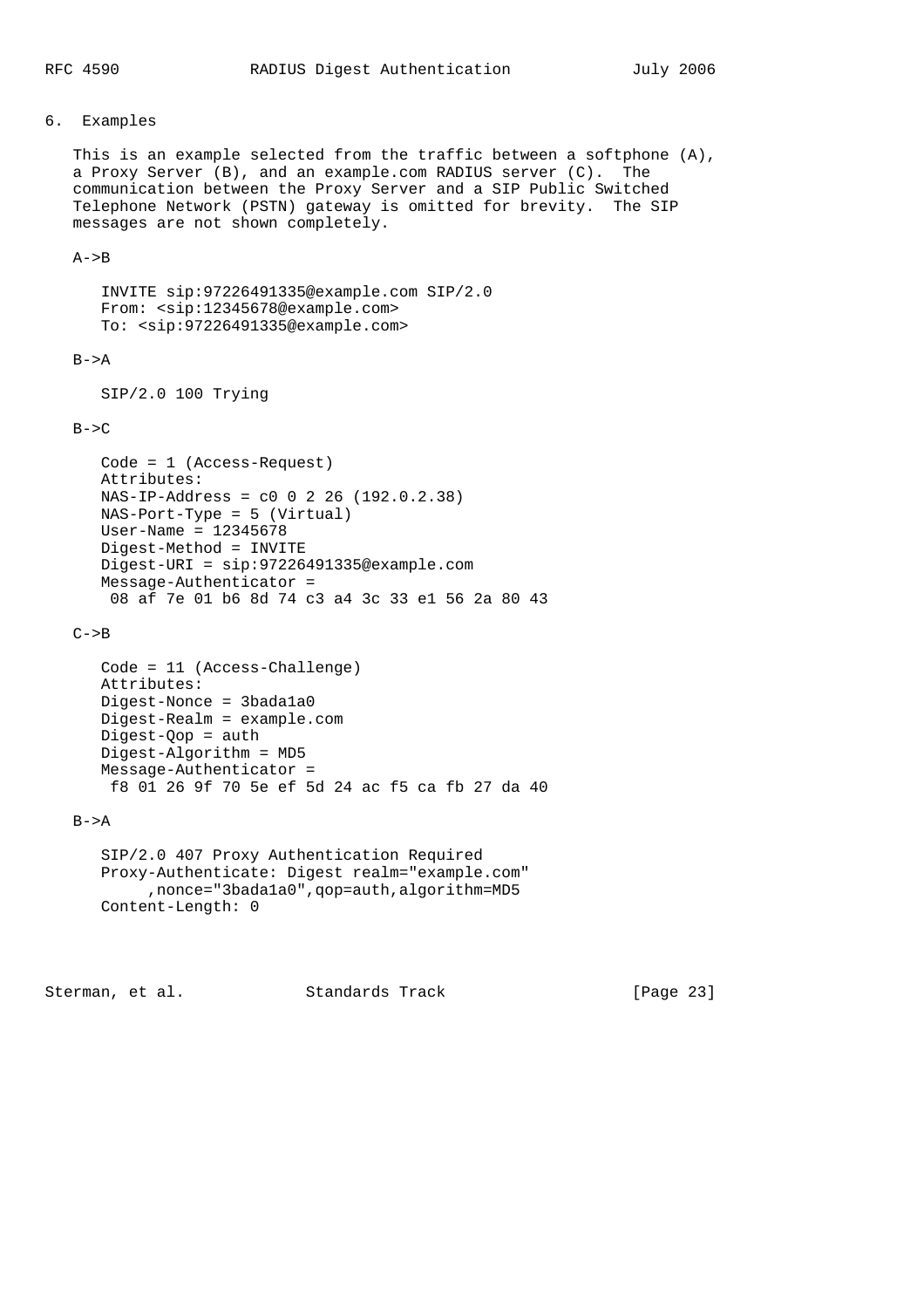#### $A->B$

```
 ACK sip:97226491335@example.com SIP/2.0
```
## $A->B$

```
 INVITE sip:97226491335@example.com SIP/2.0
 Proxy-Authorization: Digest algorithm="md5",nonce="3bada1a0"
      ,realm="example.com"
      ,response="f3ce87e6984557cd0fecc26f3c5e97a4"
      ,uri="sip:97226491335@example.com",username="12345678"
      ,qop=auth,algorithm=MD5
 From: <sip:12345678@example.com>
 To: <sip:97226491335@example.com>
```
## $B->C$

```
 Code = 1 (Access-Request)
 Attributes:
 NAS-IP-Address = c0 0 2 26 (192.0.2.38)
 NAS-Port-Type = 5 (Virtual)
 User-Name = 12345678
 Digest-Response = f3ce87e6984557cd0fecc26f3c5e97a4
 Digest-Realm = example.com
 Digest-Nonce = 3bada1a0
 Digest-Method = INVITE
 Digest-URI = sip:97226491335@example.com
 Digest-Qop = auth
 Digest-Algorithm = md5
 Digest-Username = 12345678
 SIP-AOR = sip:12345678@example.com
 Message-Authenticator =
     ff 67 f4 13 8e b8 59 32 22 f9 37 0f 32 f8 e0 ff
```
## $C->B$

```
 Code = 2 (Access-Accept)
 Attributes:
 Digest-Response-Auth =
                 6303c41b0e2c3e524e413cafe8cce954
 Message-Authenticator =
    75 8d 44 49 66 1f 7b 47 9d 10 d0 2d 4a 2e aa f1
```
## $B->A$

SIP/2.0 180 Ringing

Sterman, et al. Standards Track [Page 24]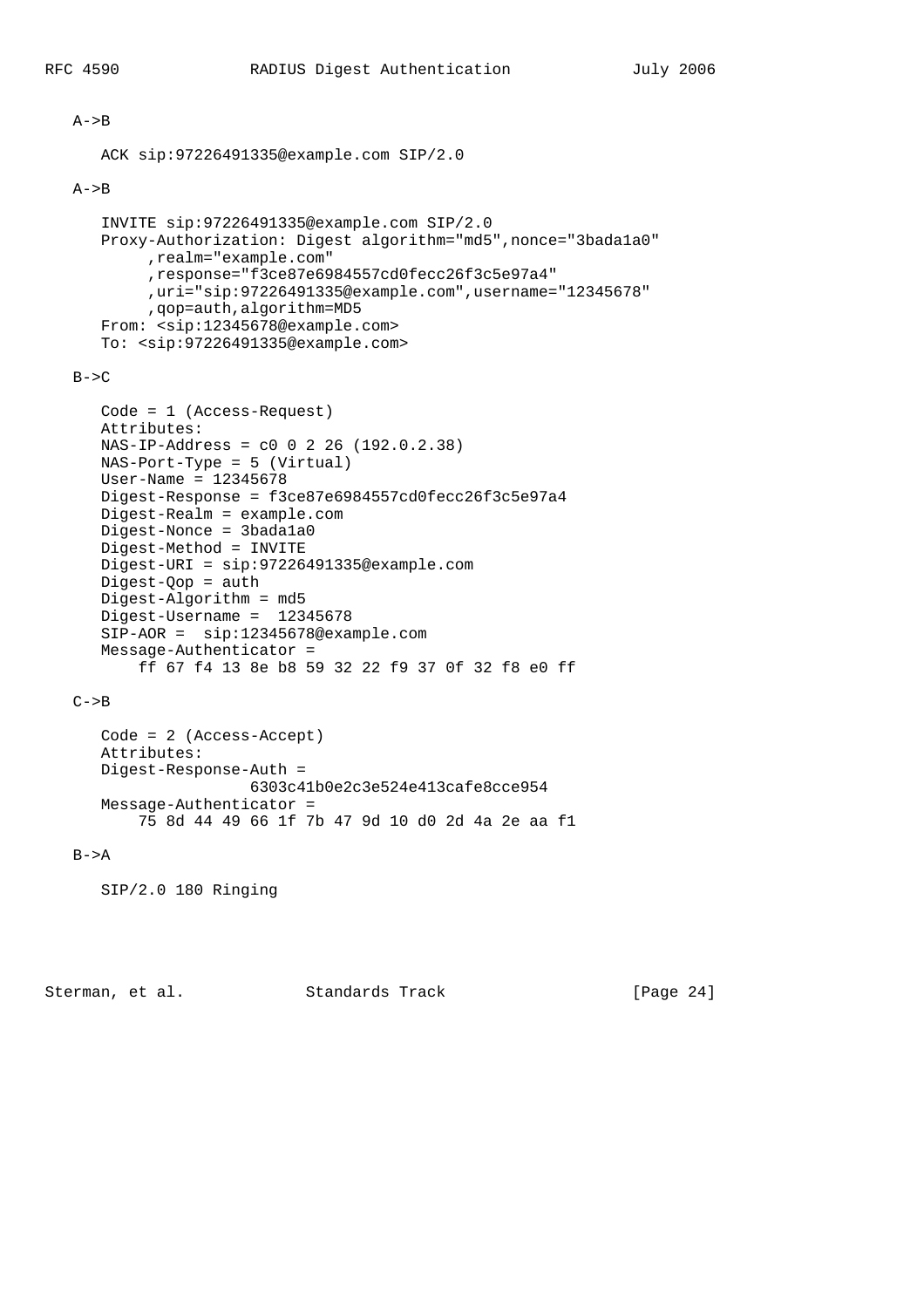```
B->A SIP/2.0 200 OK
A->B ACK sip:97226491335@example.com SIP/2.0
 A second example shows the traffic between a web browser (A), web
 server (B), and a RADIUS server (C).
A->B GET /index.html HTTP/1.1
B->C Code = 1 (Access-Request)
    Attributes:
    NAS-IP-Address = c0 0 2 26 (192.0.2.38)
    NAS-Port-Type = 5 (Virtual)
    Digest-Method = GET
    Digest-URI = /index.html
    Message-Authenticator =
     34 a6 26 46 f3 81 f9 b4 97 c0 dd 9d 11 8f ca c7
C->B Code = 11 (Access-Challenge)
    Attributes:
    Digest-Nonce = a3086ac8
    Digest-Realm = example.com
    Digest-Qop = auth
    Digest-Algorithm = MD5
    Message-Authenticator =
     f8 01 26 9f 70 5e ef 5d 24 ac f5 ca fb 27 da 40
B->A HTTP/1.1 401 Authentication Required
    WWW-Authenticate: Digest realm="example.com",
       nonce="a3086ac8",qop=auth,algorithm=MD5
    Content-Length: 0
```
Sterman, et al. Standards Track [Page 25]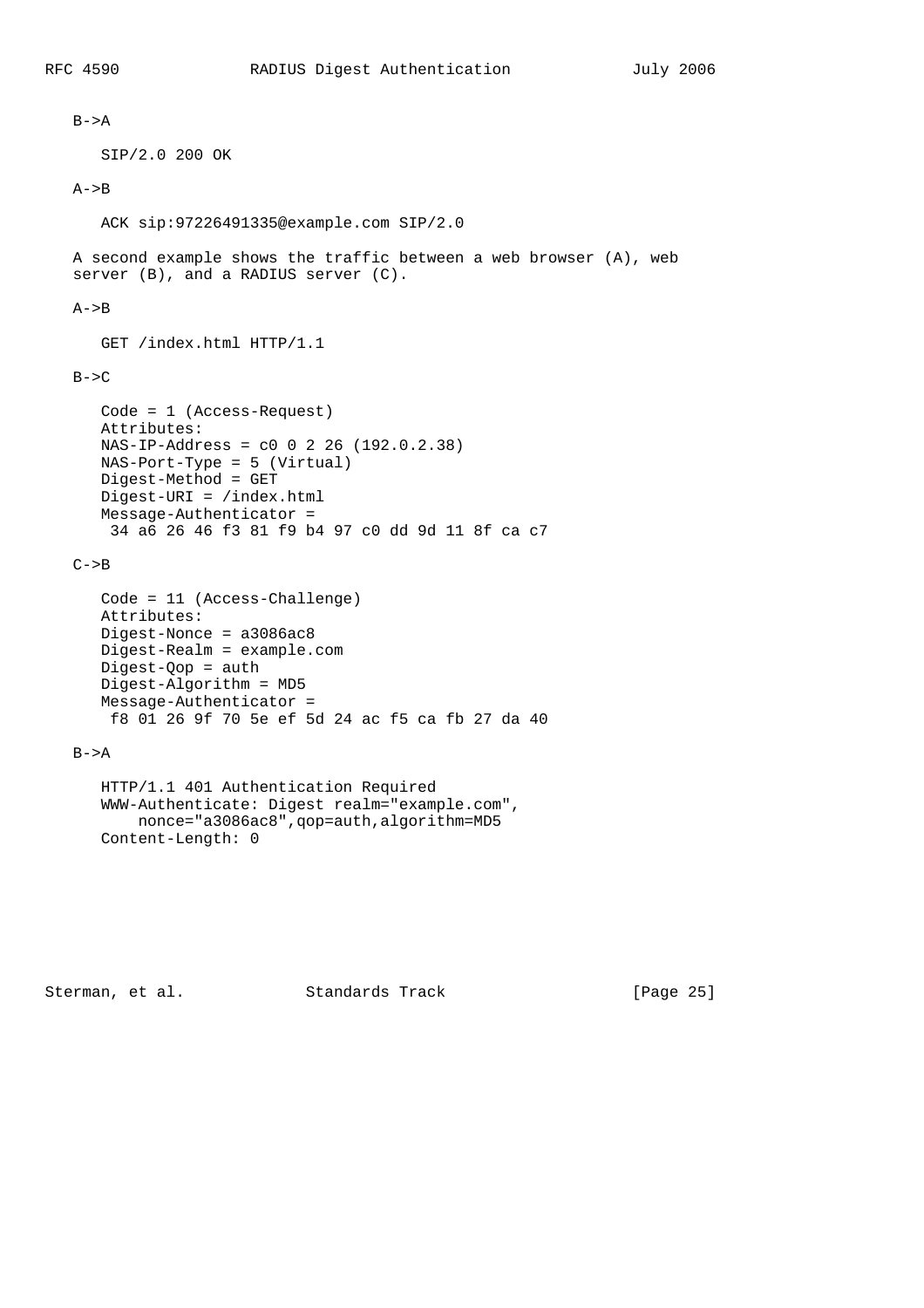#### $A->B$

```
 GET /index.html HTTP/1.1
 Authorization: Digest algorithm=MD5,nonce="a3086ac8"
      ,realm="example.com"
      ,response="f052b68058b2987aba493857ae1ab002"
      ,uri="/index.html",username="12345678"
      ,qop=auth,algorithm=MD5
```
## $B->C$

```
 Code = 1 (Access-Request)
 Attributes:
 NAS-IP-Address = c0 0 2 26 (192.0.2.38)
 NAS-Port-Type = 5 (Virtual)
 User-Name = 12345678
 Digest-Response = f052b68058b2987aba493857ae1ab002
 Digest-Realm = example.com
 Digest-Nonce = a3086ac8
 Digest-Method = GET
 Digest-URI = /index.html
 Digest-Username = 12345678
 Digest-Qop = auth
 Digest-Algorithm = MD5
 Message-Authenticator =
     06 e1 65 23 57 94 e6 de 87 5a e8 ce a2 7d 43 6b
```
## $C->B$

```
 Code = 2 (Access-Accept)
 Attributes:
 Digest-Response-Auth =
    e644aa513effbfe1caff67103ff6433c
 Message-Authenticator =
     7a 66 73 a3 52 44 dd ca 90 e2 f6 10 61 2d 81 d7
```
## $B->A$

 HTTP/1.1 200 OK ... <html> ...

Sterman, et al. Standards Track [Page 26]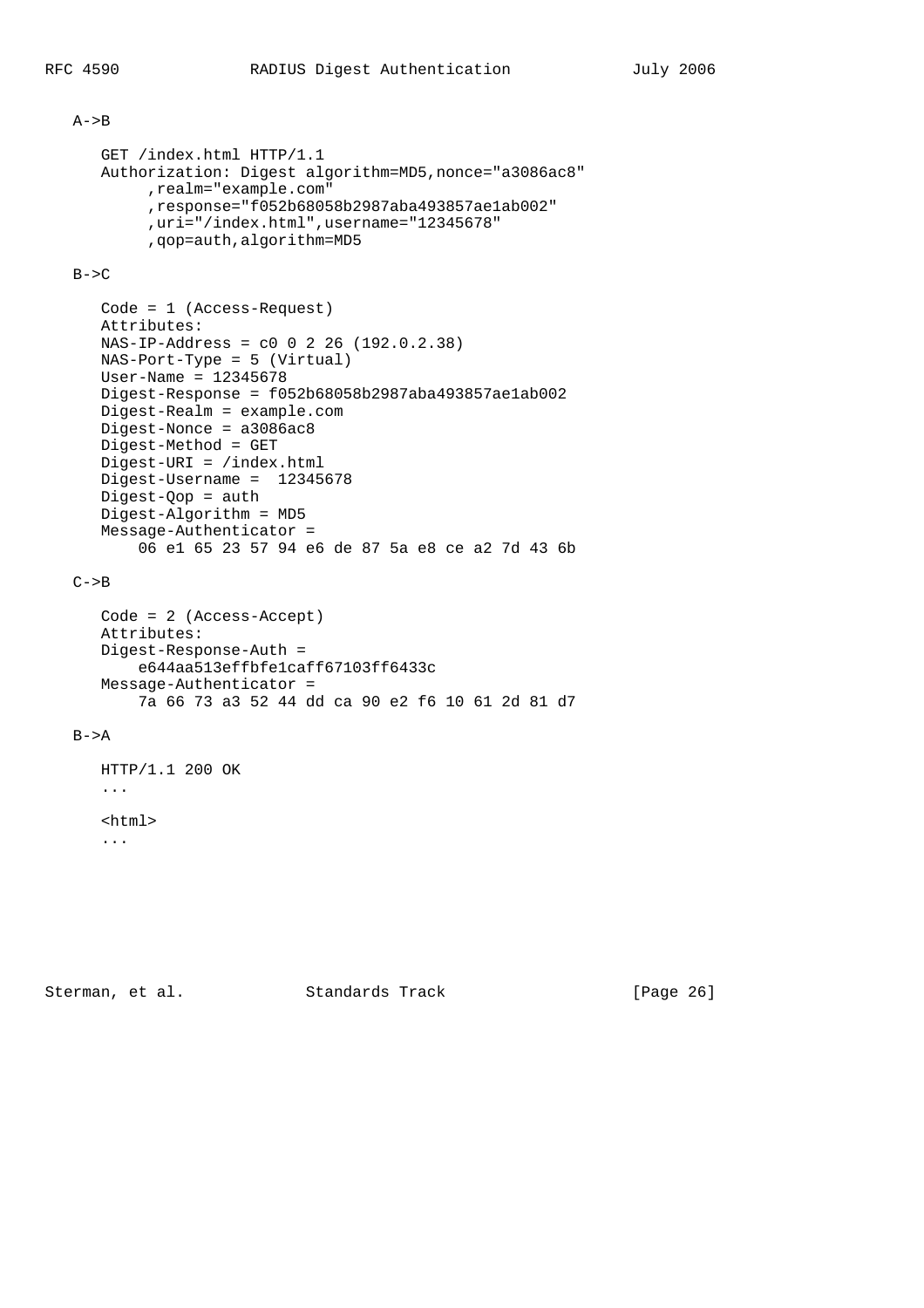## 7. IANA Considerations

 This document serves as an IANA registration request for a number of values from the RADIUS attribute type number space. The IANA has assigned the following:

| placeholder             | value assigned by IANA |
|-------------------------|------------------------|
| Digest-Response         | 103                    |
| Digest-Realm            | 104                    |
| Digest-Nonce            | 105                    |
| Digest-Nextnonce        | 106                    |
| Digest-Response-Auth    | 107                    |
| Digest-Method           | 108                    |
| Digest-URI              | 109                    |
| Digest-Qop              | 110                    |
| Digest-Algorithm        | 111                    |
| Digest-Entity-Body-Hash | 112                    |
| Digest-CNonce           | 113                    |
| Digest-Nonce-Count      | 114                    |
| Digest-Username         | 115                    |
| Digest-Opaque           | 116                    |
| Digest-Auth-Param       | 117                    |
| Digest-AKA-Auts         | 118                    |
| Digest-Domain           | 119                    |
| Digest-Stale            | 120                    |
| Digest-HA1              | 121                    |
| SIP-AOR                 | 122                    |

## Table 2

## 8. Security Considerations

 The RADIUS extensions described in this document enable RADIUS to transport the data that is required to perform a digest calculation. As a result, RADIUS inherits the vulnerabilities of HTTP Digest (see [RFC2617], section 4) in addition to RADIUS security vulnerabilities described in [RFC2865], section 8, and [RFC3579], section 4.

 An attacker compromising a RADIUS client or proxy can carry out man-in-the-middle attacks even if the paths between A, B and B, C (Figure 2) have been secured with TLS or IPsec.

 The RADIUS server MUST check the Digest-Realm attribute it has received from a client. If the RADIUS client is not authorized to serve HTTP-style clients of that realm, it might be compromised.

Sterman, et al. Standards Track [Page 27]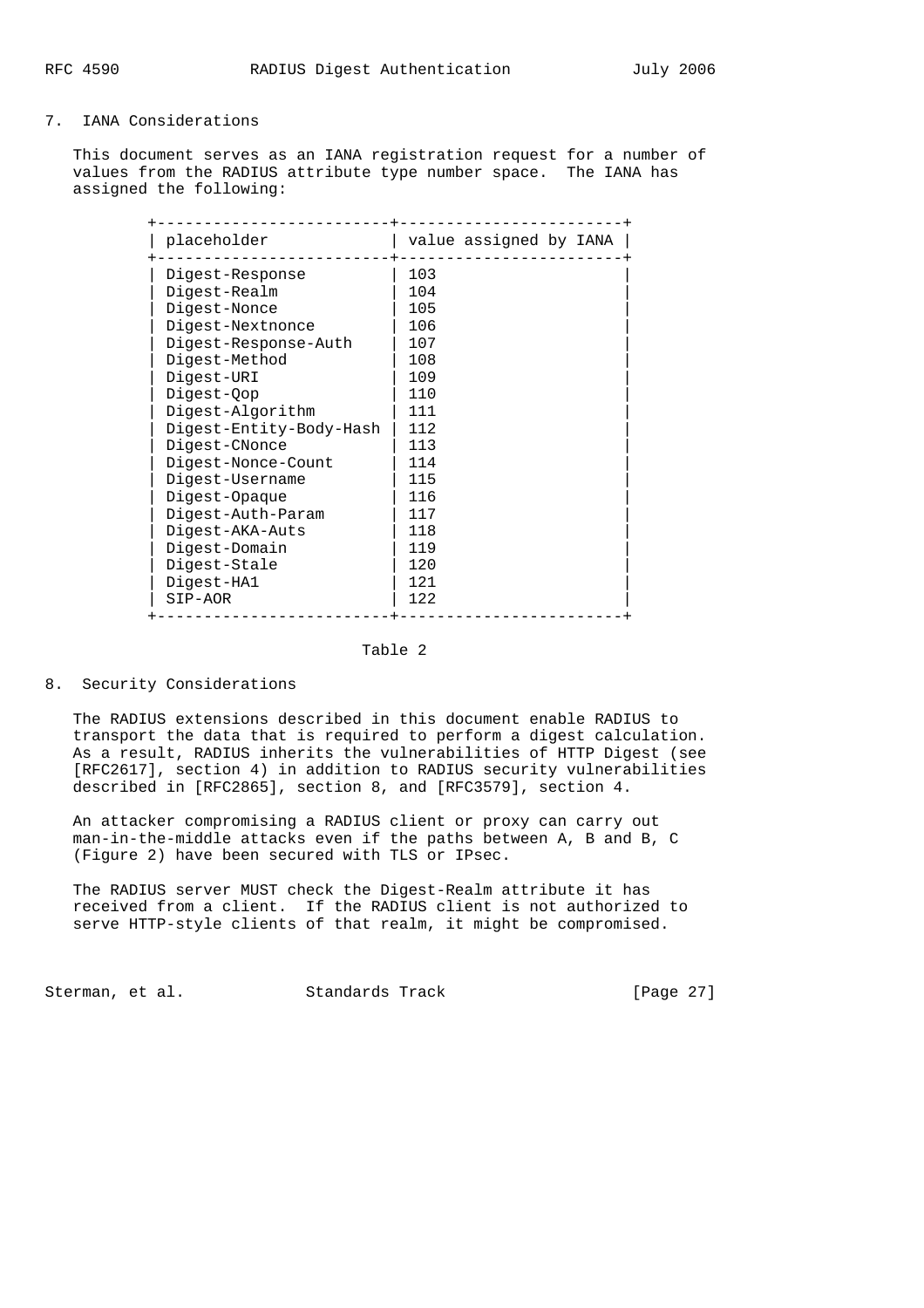## 8.1. Denial of Service

 RADIUS clients implementing the extension described in this document may authenticate HTTP-style requests received over the Internet. As compared with the use of RADIUS to authenticate link-layer network access, attackers may find it easier to cover their tracks in such a scenario.

 An attacker can attempt a denial-of-service attack on one or more RADIUS servers by sending a large number of HTTP-style requests. To make simple denial-of-service attacks more difficult, the RADIUS server MUST check whether it has generated the nonce received from an HTTP-style client. This SHOULD be done statelessly. For example, a nonce could consist of a cryptographically random part and some kind of signature provided by the RADIUS client, as described in [RFC2617], section 3.2.1.

8.2. Confidentiality and Data Integrity

 The attributes described in this document are sent in cleartext. RADIUS servers SHOULD include Digest-Qop and Digest-Algorithm attributes in Access-Challenge messages. A man in the middle can modify or remove those attributes in a bidding down attack, causing the RADIUS client to use a weaker authentication scheme than intended.

 The Message-Authenticator attribute, described in [RFC3579], section 3.2 MUST be included in Access-Request, Access-Challenge, Access-Reject, and Access-Accept messages that contain attributes described in this specification.

 The Digest-HA1 attribute contains no random components if the algorithm is 'MD5' or 'AKAv1-MD5'. This makes offline dictionary attacks easier and enables replay attacks.

 Some parameter combinations require the protection of RADIUS packets against eavesdropping and tampering. Implementations SHOULD try to determine automatically whether IPsec is configured to protect traffic between the RADIUS client and the RADIUS server. If this is not possible, the implementation checks a configuration parameter telling it whether IPsec will protect RADIUS traffic. The default value of this configuration parameter tells the implementation that RADIUS packets will not be protected.

 HTTP-style clients can use TLS with server side certificates together with HTTP-Digest Authentication. Instead of TLS, IPsec can be used, too. TLS or IPsec secure the connection while Digest Authentication authenticates the user. The RADIUS transaction can be regarded as

Sterman, et al. Standards Track [Page 28]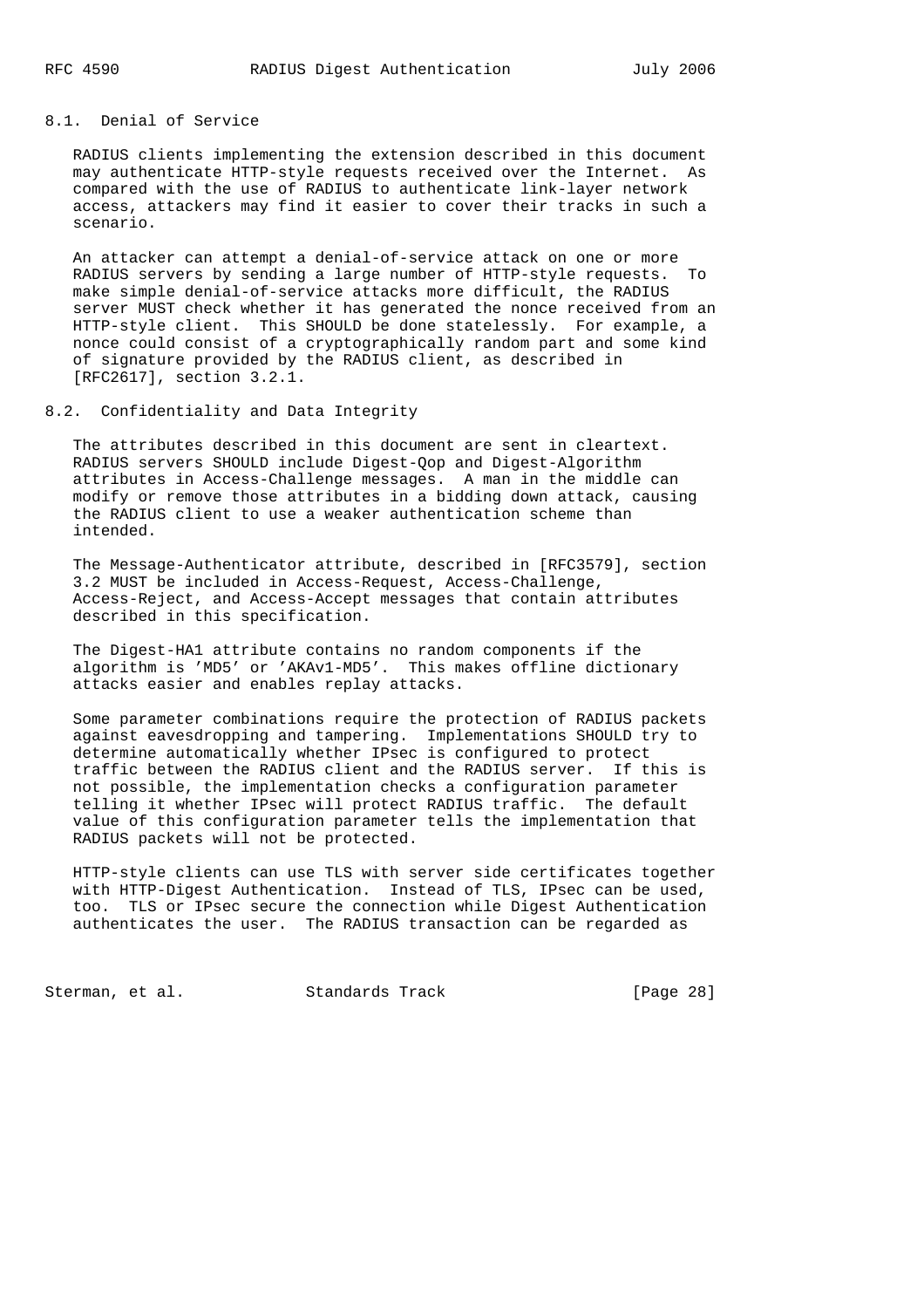one leg on the path between the HTTP-style client and the HTTP-style server. To prevent RADIUS from representing the weak link, a RADIUS client receiving an HTTP-style request via TLS or IPsec could use an equally secure connection to the RADIUS server. There are several ways to achieve this, for example:

- o The RADIUS client may reject HTTP-style requests received over TLS or IPsec.
- o The RADIUS client may require that traffic be sent and received over IPsec.

 RADIUS over IPsec, if used, MUST conform to the requirements described in [RFC3579], section 4.2.

9. Acknowledgements

 We would like to acknowledge Kevin McDermott (Cisco Systems) for providing comments and experimental implementation.

 Many thanks to all reviewers, especially to Miguel Garcia, Jari Arkko, Avi Lior, and Jun Wang.

10. References

10.1. Normative References

- [RFC2119] Bradner, S., "Key words for use in RFCs to Indicate Requirement Levels", BCP 14, RFC 2119, March 1997.
- [RFC2617] Franks, J., Hallam-Baker, P., Hostetler, J., Lawrence, S., Leach, P., Luotonen, A., and L. Stewart, "HTTP Authentication: Basic and Digest Access Authentication", RFC 2617, June 1999.
- [RFC2865] Rigney, C., Willens, S., Rubens, A., and W. Simpson, "Remote Authentication Dial In User Service (RADIUS)", RFC 2865, June 2000.
- [RFC3261] Rosenberg, J., Schulzrinne, H., Camarillo, G., Johnston, A., Peterson, J., Sparks, R., Handley, M., and E. Schooler, "SIP: Session Initiation Protocol", RFC 3261, June 2002.
- [RFC3579] Aboba, B. and P. Calhoun, "RADIUS (Remote Authentication Dial In User Service) Support For Extensible Authentication Protocol (EAP)", RFC 3579, September 2003.

Sterman, et al. Standards Track [Page 29]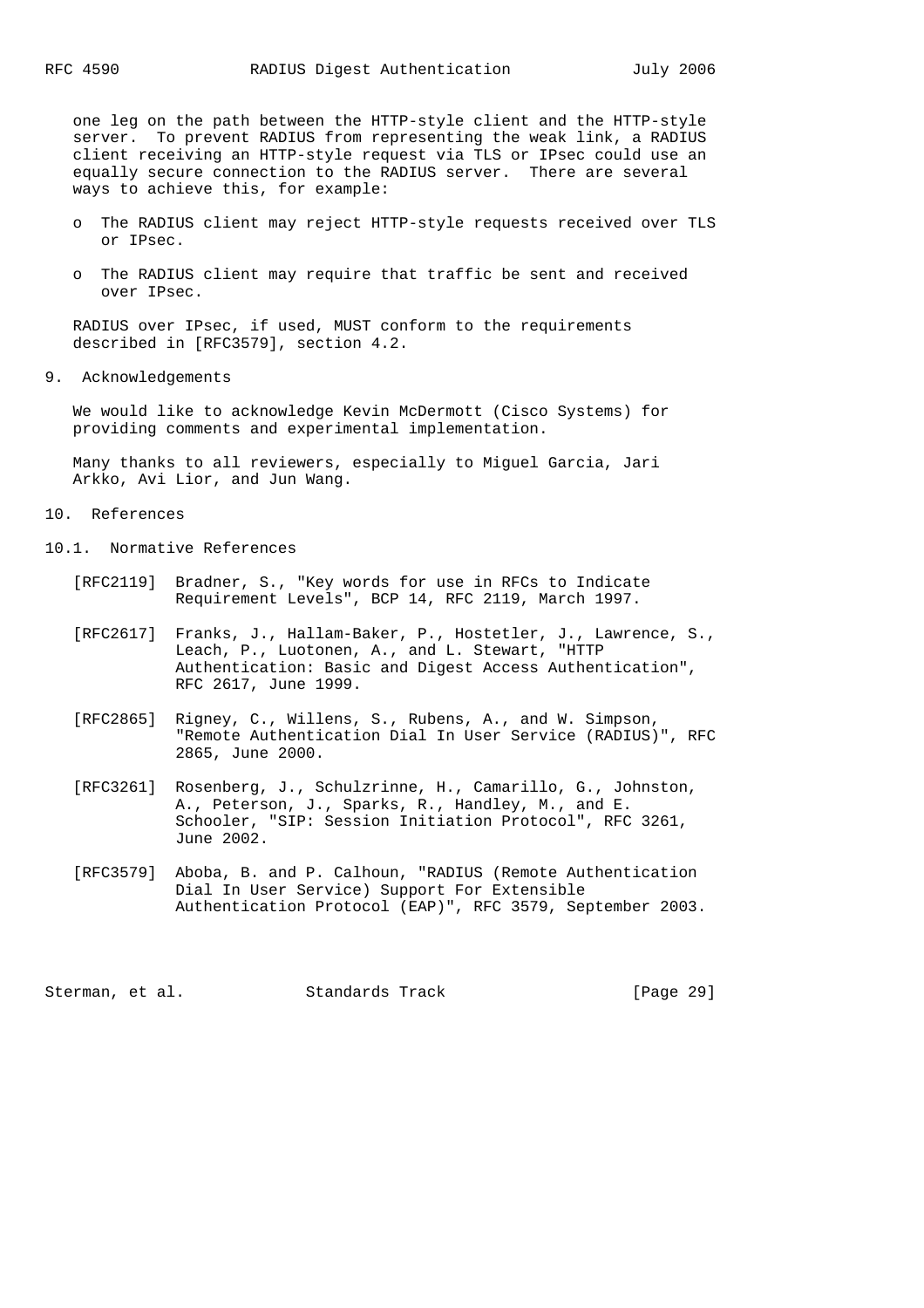- [RFC3966] Schulzrinne, H., "The tel URI for Telephone Numbers", RFC 3966, December 2004.
- 10.2. Informative References
	- [SIP-APP] Garcia-Martin, M., "Diameter Session Initiation Protocol (SIP) Application", Work in Progress), April 2006.
	- [RFC1994] Simpson, W., "PPP Challenge Handshake Authentication Protocol (CHAP)", RFC 1994, August 1996.
	- [RFC2069] Franks, J., Hallam-Baker, P., Hostetler, J., Leach, P., Luotonen, A., Sink, E., and L. Stewart, "An Extension to HTTP : Digest Access Authentication", RFC 2069, January 1997.
	- [RFC4346] Dierks, T. and E. Rescorla, "The Transport Layer Security (TLS) Protocol Version 1.1", RFC 4346, April 2006.
	- [RFC3851] Ramsdell, B., "Secure/Multipurpose Internet Mail Extensions (S/MIME) Version 3.1 Message Specification", RFC 3851, July 2004.
	- [RFC3310] Niemi, A., Arkko, J., and V. Torvinen, "Hypertext Transfer Protocol (HTTP) Digest Authentication Using Authentication and Key Agreement (AKA)", RFC 3310, September 2002.
	- [RFC3588] Calhoun, P., Loughney, J., Guttman, E., Zorn, G., and J. Arkko, "Diameter Base Protocol", RFC 3588, September 2003.

Sterman, et al. Standards Track [Page 30]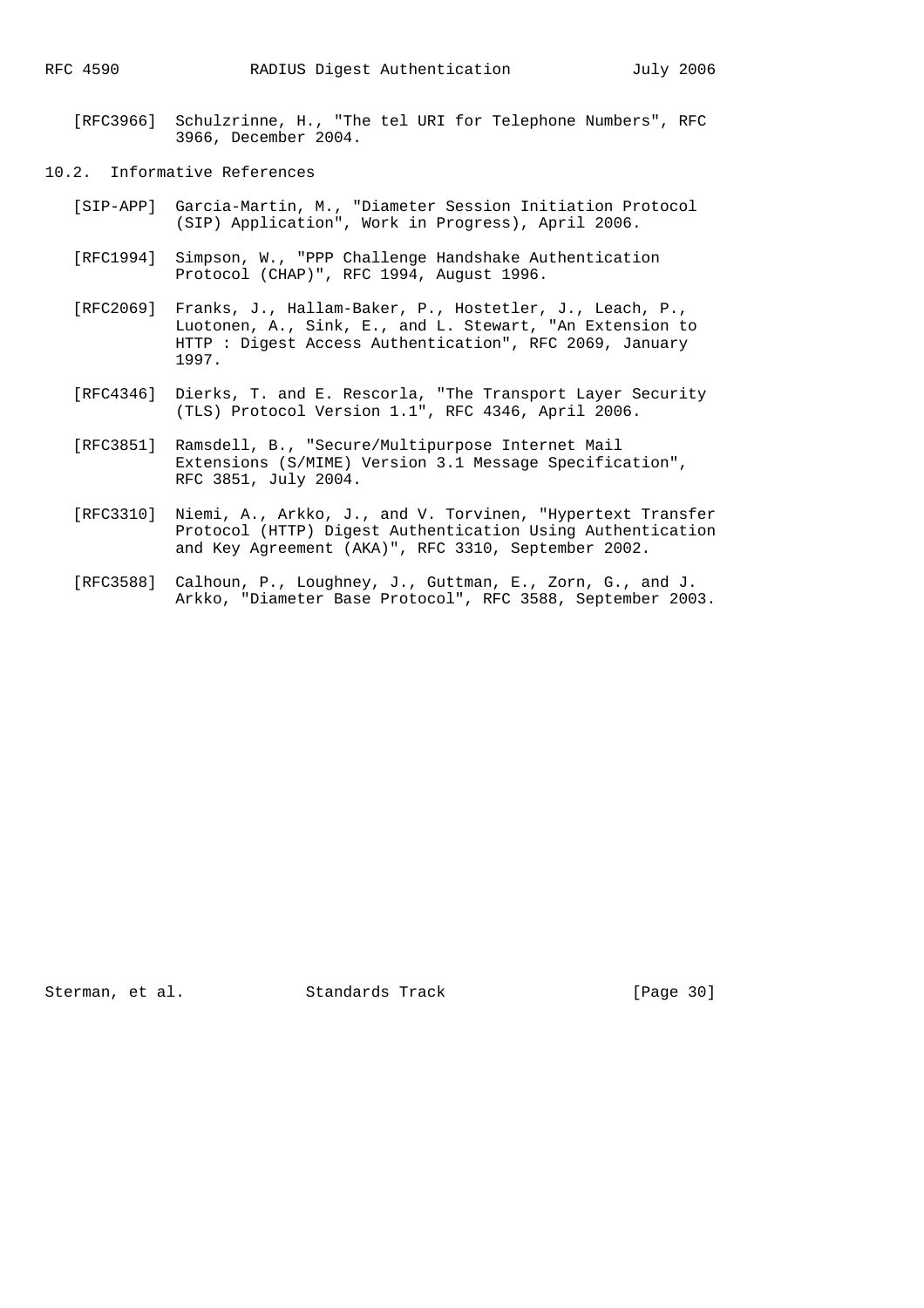Authors' Addresses Baruch Sterman Kayote Networks P.O. Box 1373 Efrat 90435 Israel EMail: baruch@kayote.com Daniel Sadolevsky SecureOL, Inc. Jerusalem Technology Park P.O. Box 16120 Jerusalem 91160 Israel EMail: dscreat@dscreat.com David Schwartz Kayote Networks P.O. Box 1373 Efrat 90435 Israel EMail: david@kayote.com David Williams Cisco Systems 7025 Kit Creek Road P.O. Box 14987 Research Triangle Park NC 27709 USA EMail: dwilli@cisco.com Wolfgang Beck Deutsche Telekom AG Deutsche Telekom Allee 7 Darmstadt 64295 Germany EMail: beckw@t-systems.com

Sterman, et al. Standards Track [Page 31]